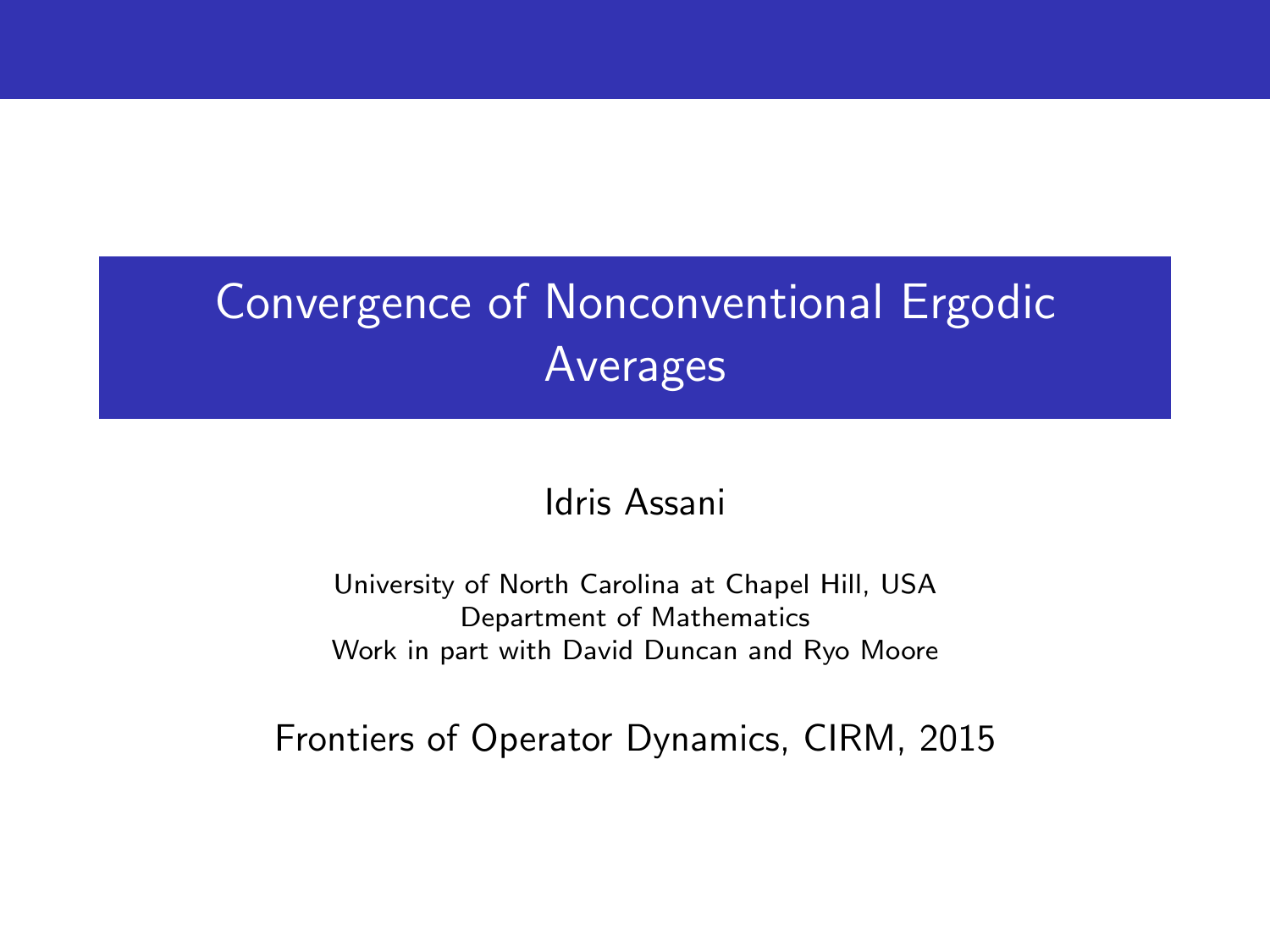Recall that given a measure-preserving system  $(X, \mathcal{F}, \mu, \mathcal{T})$ , the Cesaro averages of  $f_1({T^{an}}x)f_2({T^{bn}}x)$  converge for  $\mu$ -a.e.  $x\in X$ due to Bourgain [\[8\]](#page-24-0).

Question: Can this result be extended to Wiener-Wintner type averages?

In 2001, D. Duncan provided a Wiener-Wintner extension of Bourgain's result in his Ph.D. Thesis [\[11\]](#page-25-0) before the appearance of Host-Kra-Ziegler factors.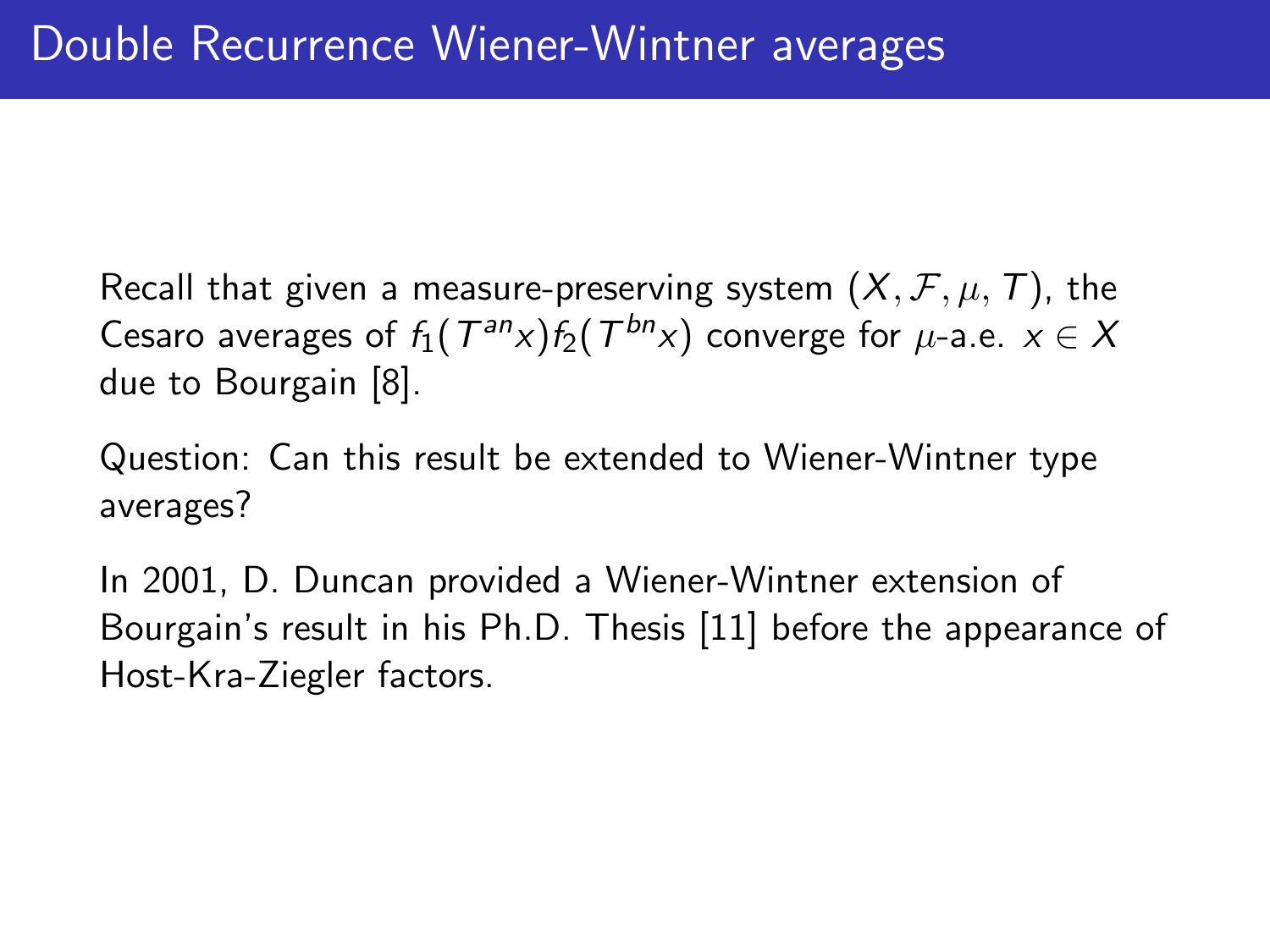## Theorem 1 (Duncan [\[11\]](#page-25-0), 2001)

Let  $(X, \mathcal{F}, \mu, T)$  be a standard ergodic system, T totally ergodic transformation,  $f_1, f_2 \in L^2(X)$ , and  $\mathcal{CL}$  be the maximal isometric extension of the Kronecker factor of T. Let  $W_N(f_1, f_2, x, t) = \frac{1}{N}$  $\sum_{n=1}^{N-1} f_1({\mathcal T}^{\mathsf{an}} {\mathsf{x}}) f_2({\mathcal T}^{\mathsf{bn}} {\mathsf{x}}) e^{2\pi \mathsf{i} n t}.$  $n=0$ 

**1** If either  $f_1$  or  $f_2$  belongs to  $CL^{\perp}$ , then there exists a set of full measure  $X_{f_1,f_2}$  such that for all  $x\in X_{f_1\otimes f_2}$ ,

> $\left|\mathsf{lim\,sup\,sup}\,\left|\mathcal{W}_{\mathcal{N}}(f_1,f_2,x,t)\right|\right.=0$  $N \rightarrow \infty$   $t \in \mathbb{R}$

2 If  $f_1, f_2 \in \mathcal{CL}$ , then for  $\mu$ -a.e.  $x \in X$ ,  $W_N(f_1, f_2, x, t)$  converges for all  $t \in \mathbb{R}$ , provided that the cocycle associated with  $\mathcal{CL}$  is affine.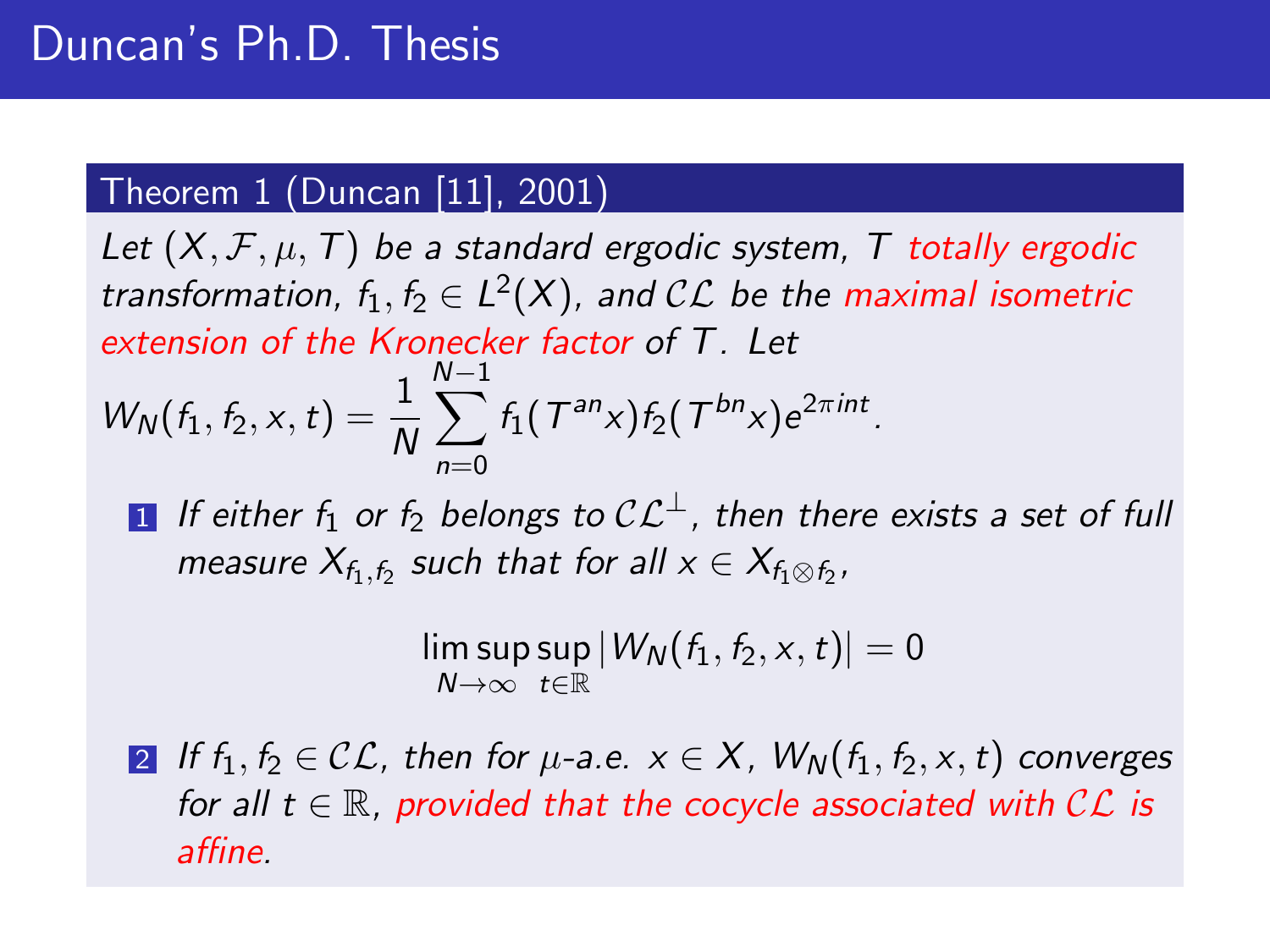Remark:  $\mathcal{CL}$  used to be called the "Conze-Lesigne" factor.

In 2014,David Duncan, Ryo Moore (my current Ph.D. student), and I generalized in the following way:

- $\blacksquare$  The transformation T is just ergodic instead of totally ergodic.
- The characteristic factor is now the second Host-Kra-Ziegler factor (or the "new" Conze-Lesigne factor),  $\mathcal{Z}_2$ .
- $\blacksquare$  The assumption about the cocycle is dropped.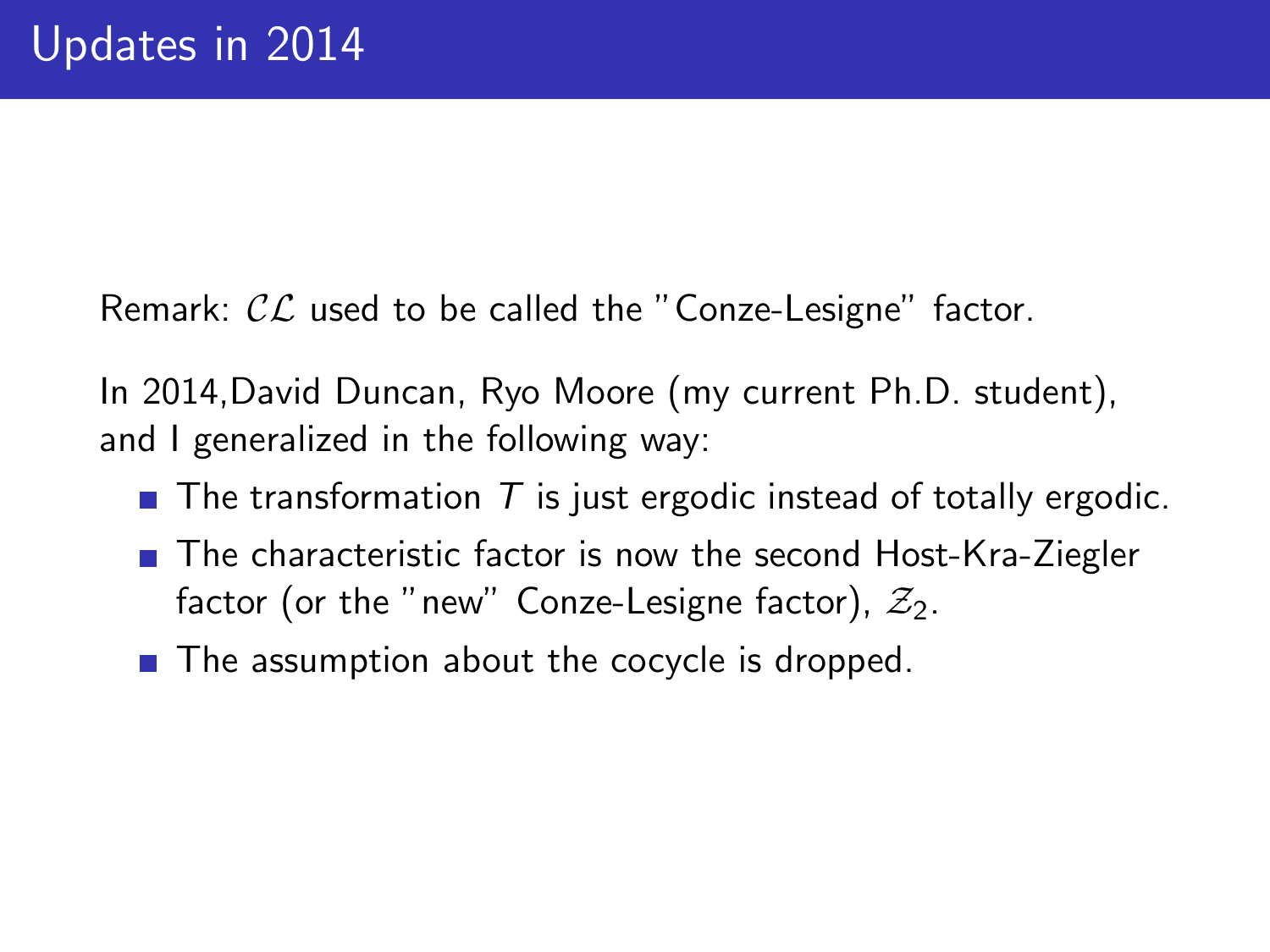### Theorem 2 (A., Duncan, Moore 2014, [\[4\]](#page-23-0), to appear on ETDS)

<span id="page-4-0"></span>Let  $(X, \mathcal{F}, \mu, \mathcal{T})$  be a standard ergodic dynamical system. Let  $f_1, f_2 \in L^{\infty}(X)$ . Let  $W_N(f_1, f_2, x, t) = \frac{1}{N}$ N X−1  $n=0$  $f_1(T^{an}x)f_2(T^{bn}x)e(nt)$ . Then there exists a set of full-measure  $X_{f_1,f_2}$  such that for all  $\mathrm{x} \in X_{f_1,f_2}$  and for any  $t \in \mathbb{R}$ , the sequence  $W_N(f_1, f_2, x, t)$  converges. Also, if either  $f_1$  or  $f_2$  belongs to  $\mathcal{Z}_2^{\perp}$ , then for any  $\mathsf{x} \in \mathsf{X}_{f_1,f_2}.$ 

$$
\limsup_{N\to\infty}\sup_{t\in\mathbb{R}}|W_N(f_1,f_2,x,t)|=0,
$$

where  $\mathcal{Z}_k$  is the k-th Host-Kra-Ziegler factor.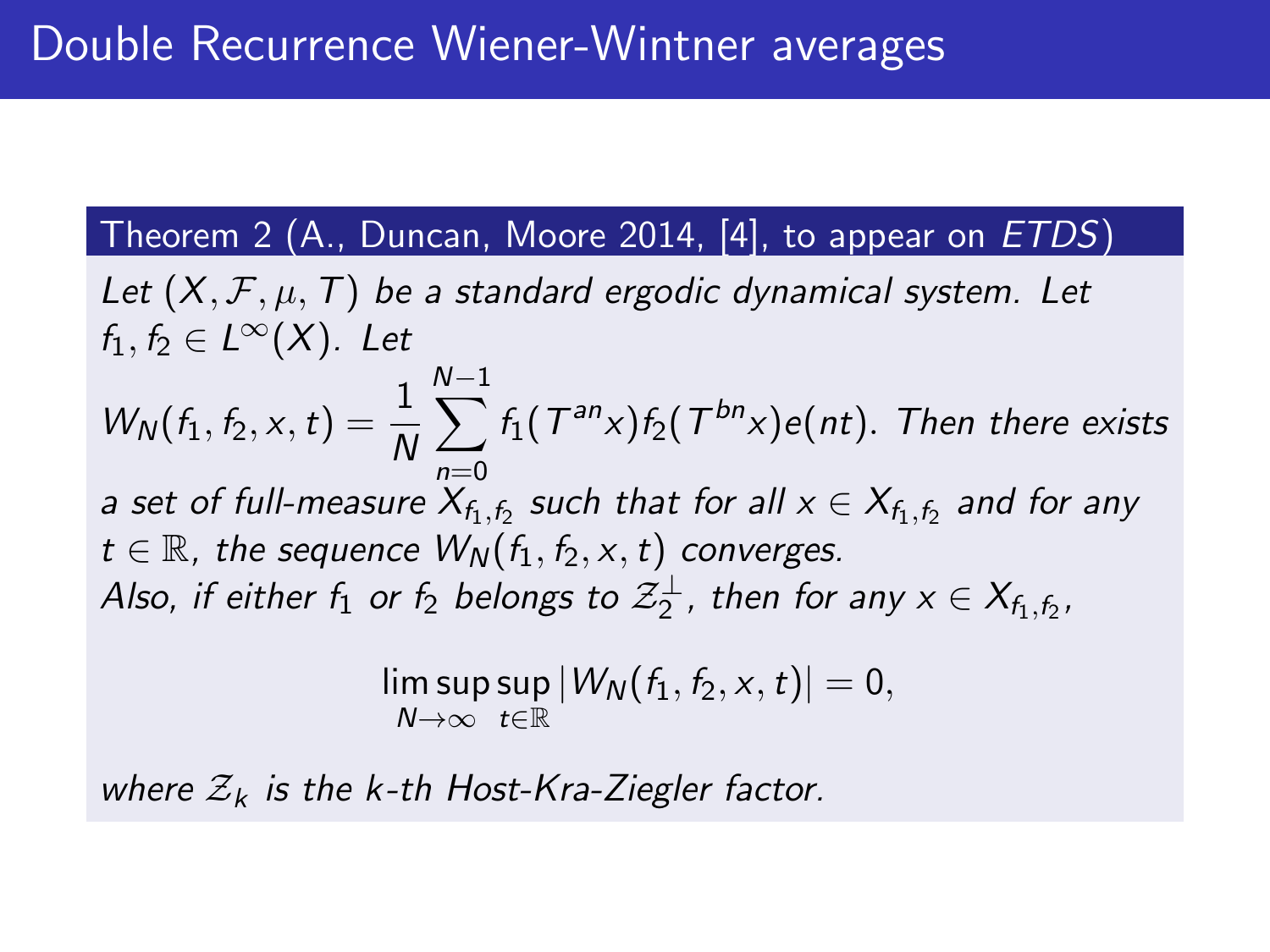# Remarks on the D.R.W.W. result

■ This Wiener-Wintner result already shows that the sequence  $c_n = f_1(T^{an}x) f_2(T^{bn}x)$  is  $\mu$ -a.e. a good universal weight for the mean ergodic theorem, i.e. for any other dynamical system  $(Y, \mathcal{G}, \nu, S)$  and  $g \in L^{\infty}(\nu)$ , the averages

$$
\frac{1}{N}\sum_{n=0}^{N-1}f_1(\mathcal{T}^{an}x)f_2(\mathcal{T}^{bn}x)g\circ\mathcal{S}^n
$$

converge in  $L^2(\nu)$ .

**The** *l***-th Host-Kra-Ziegler factor**  $Z_i$  **of X is the inverse limit** of *l*-step nilsystems of  $X$ .

#### Definition

Let G be a l-step nilpotent Lie group, and Γ be a discrete co-compact subgroup of G. Then  $G/\Gamma$  is called an *l*-step nilmanifold. A measure-preserving system  $(X, \mathcal{F}, \mu, T)$ , where  $X = G/\Gamma$ , F a Borel sigma-algebra with Haar measure  $\mu$ , and  $Tx = g \cdot x$  for some  $g \in G$ , is called an *l*-step nilsystem.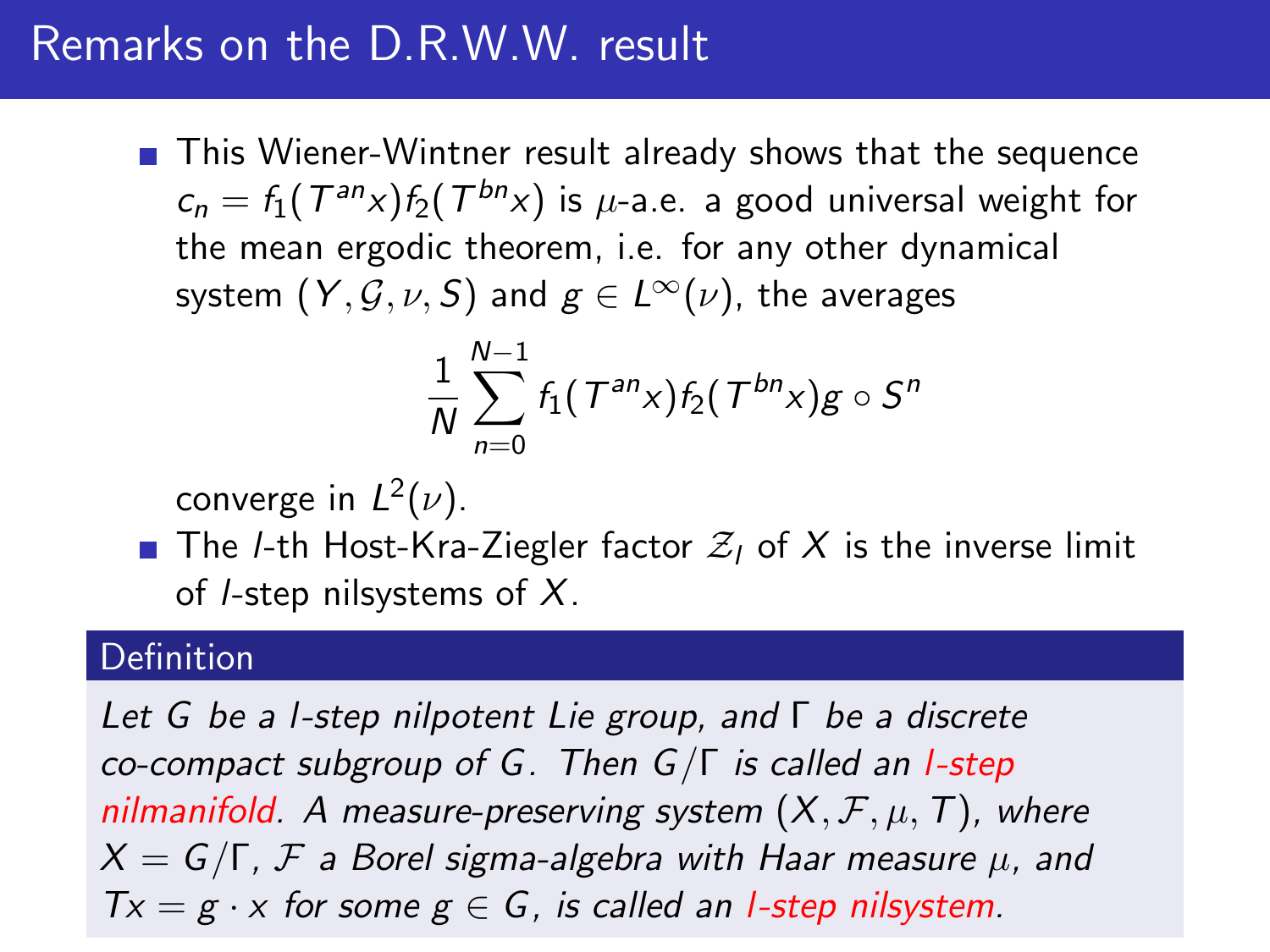# Double recurrence Wiener-Wintner results: Approach

We broke the theorem into two cases: When either  $f_1$  or  $f_2$  belongs to  $\mathcal{Z}_2^{\perp}$ , or when both of them are in  $\mathcal{Z}_2$ .

For the first case, we showed that the  $L^2$ -norm of the lim sup of the averages is bounded above by the (constant multiple of the) minimum of  $|\!|\!|f_1|\!|\!|_3$  or  $|\!|\!|f_2|\!|\!|_3$ , where  $|\!|\!| \cdot |\!|\!|_{k+1}$  is the  $k\text{-th}$ Gowers-Host-Kra seminorm [\[15,](#page-26-0) [16\]](#page-26-1) that characterizes  $\mathcal{Z}_k$ . We also used the integral kernel that was seen in the work of Furstenberg and Weiss [\[14,](#page-26-2) Theorem 2.1, in proof]

#### Lemma

Let  $T$  be an ergodic map, and  $s$  be a positive integer. Then there exist a disjoint partition of  $T^s$ -invariant sets  $A_1, \ldots, A_l$  such that every  $T<sup>s</sup>$ -invariant function f can be expressed as an integral with respect to the kernel  $K(x, y) = i \sum$ l  $k=1$  ${\bf 1}_{A_i}(x) {\bf 1}_{A_i}(y).$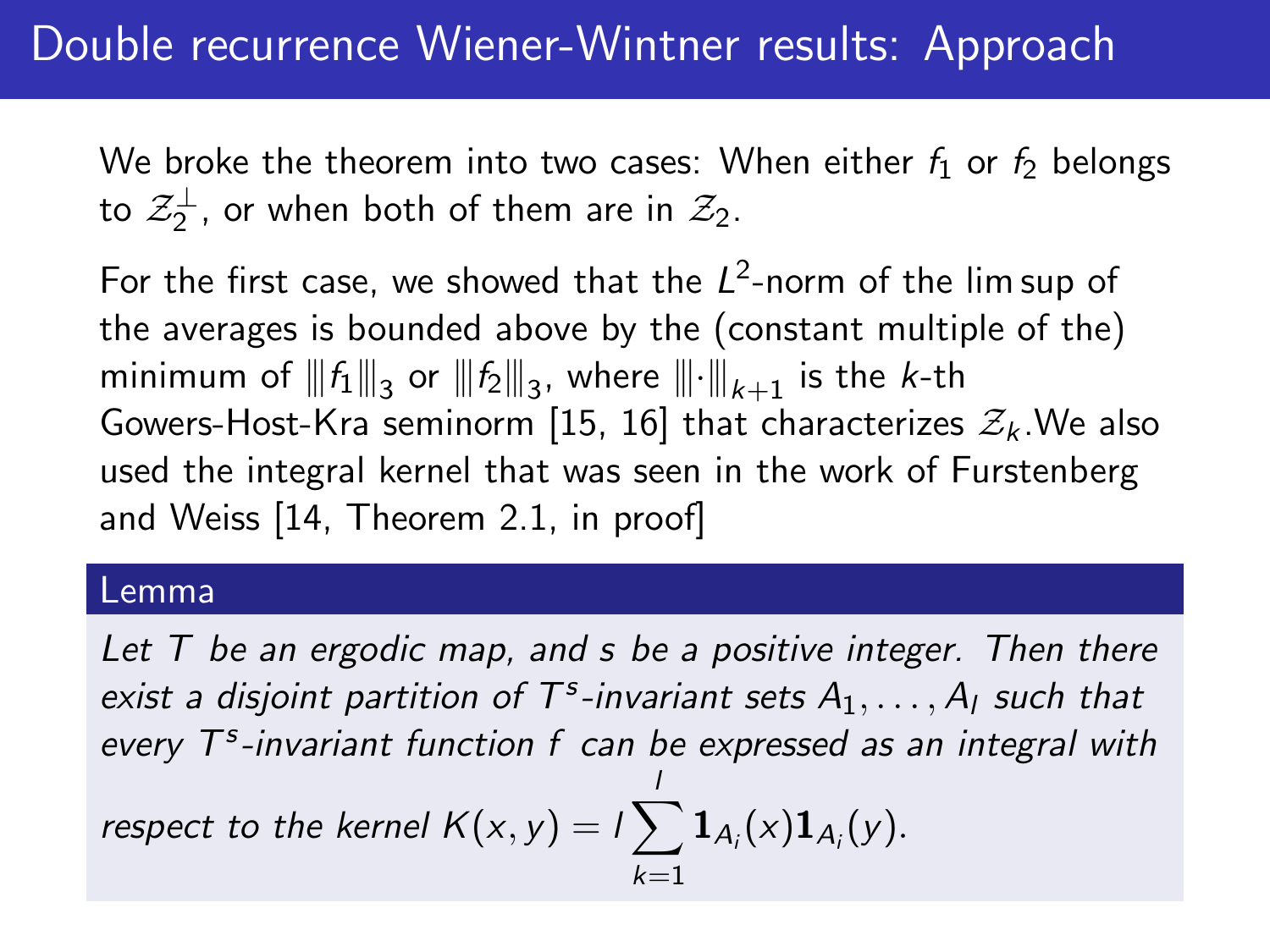For the second case, we used A. Leibman's pointwise convergence result on polynomial actions on a nilsystem [\[18\]](#page-27-0).

#### Theorem 3 (Leibman, 2005)

Let  $X=G/\Gamma$  be a nilmanifold, and  $\left\{ \text{}{g}(n)\right\} _{n\in\mathbb{Z}}$  be a polynomial sequence in G. Then for any  $x \in X$  and continuous functions F on X, the average  $\frac{1}{N}$  $\sum$ N  $n=1$  $F(g(n)x)$  converges.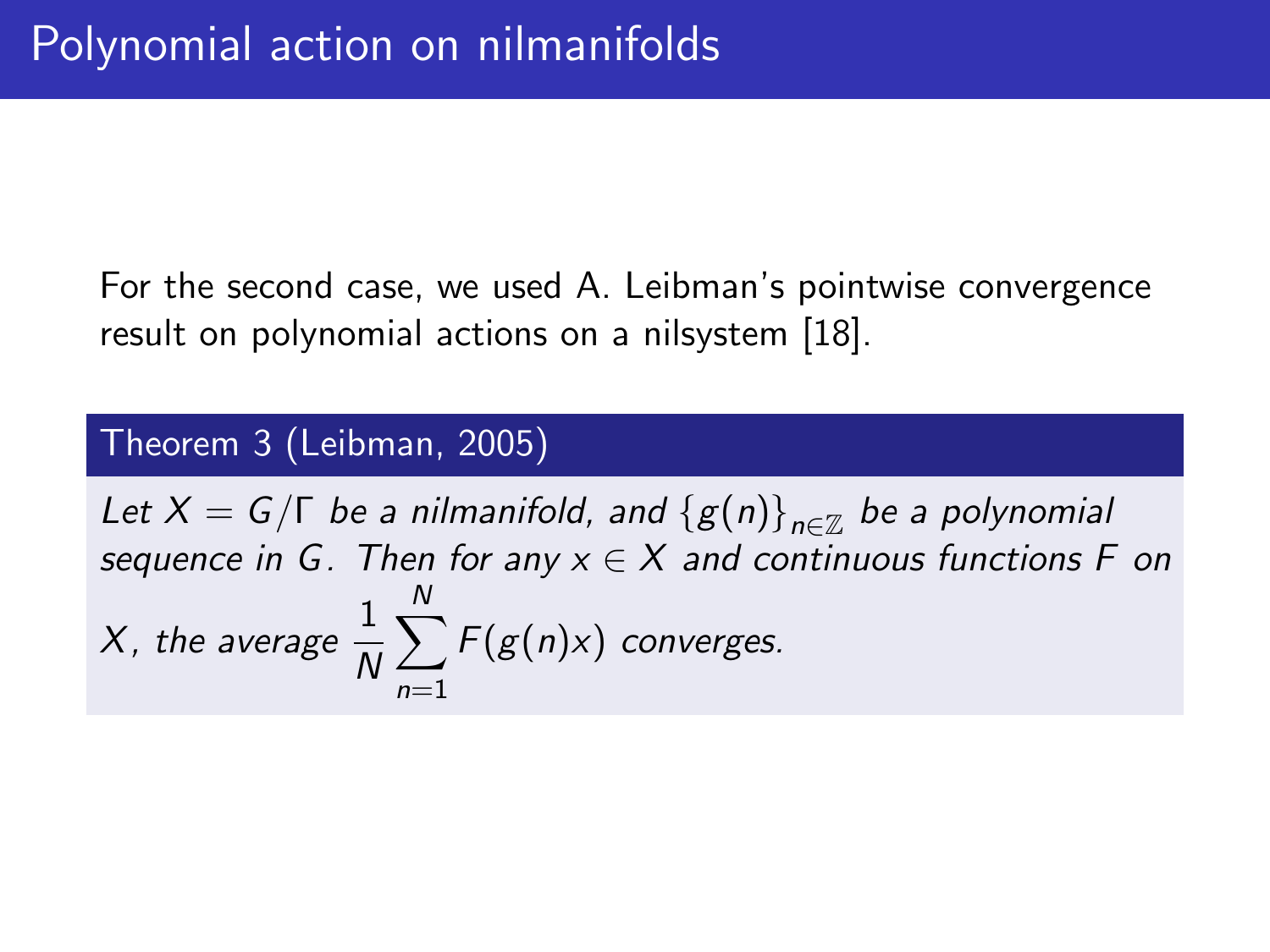We extended the Wiener-Wintner result to the following:

Theorem 4 (Assani, Moore, 2014 [\[5\]](#page-23-1), to appear in J. Anal Math) Let  $(X, \mathcal{F}, \mu, \mathcal{T})$  be a probability measure-preserving system. Let  $f_1, f_2 \in L^{\infty}(X)$ . Let  $W_N(f_1, f_2, x, p) = \frac{1}{N}$  $\sum^{N-1}$  $n=0$  $f_1(T^{an}x)f_2(T^{bn}x)e(p(n))$ . Then there exists a set of full-measure  $X_{f_1,f_2}$  such that for all  $x\in X_{f_1,f_2}$  and for any  $p \in \mathbb{R}[n]$ , the sequence  $W_N(f_1, f_2, x, p)$  converges. Also, if either  $f_1$  or  $f_2$  belongs to  ${\mathcal Z}^\perp_k$ , then for  ${\mathsf x}\in \mathsf{X}_{f_1,f_2}$  and a k-th degree polynomial  $p \in \mathbb{R}[n]$ ,

$$
\limsup_{N\to\infty}\sup_{p\in\mathbb{R}[n]}|W_N(f_1,f_2,x,p)|=0,
$$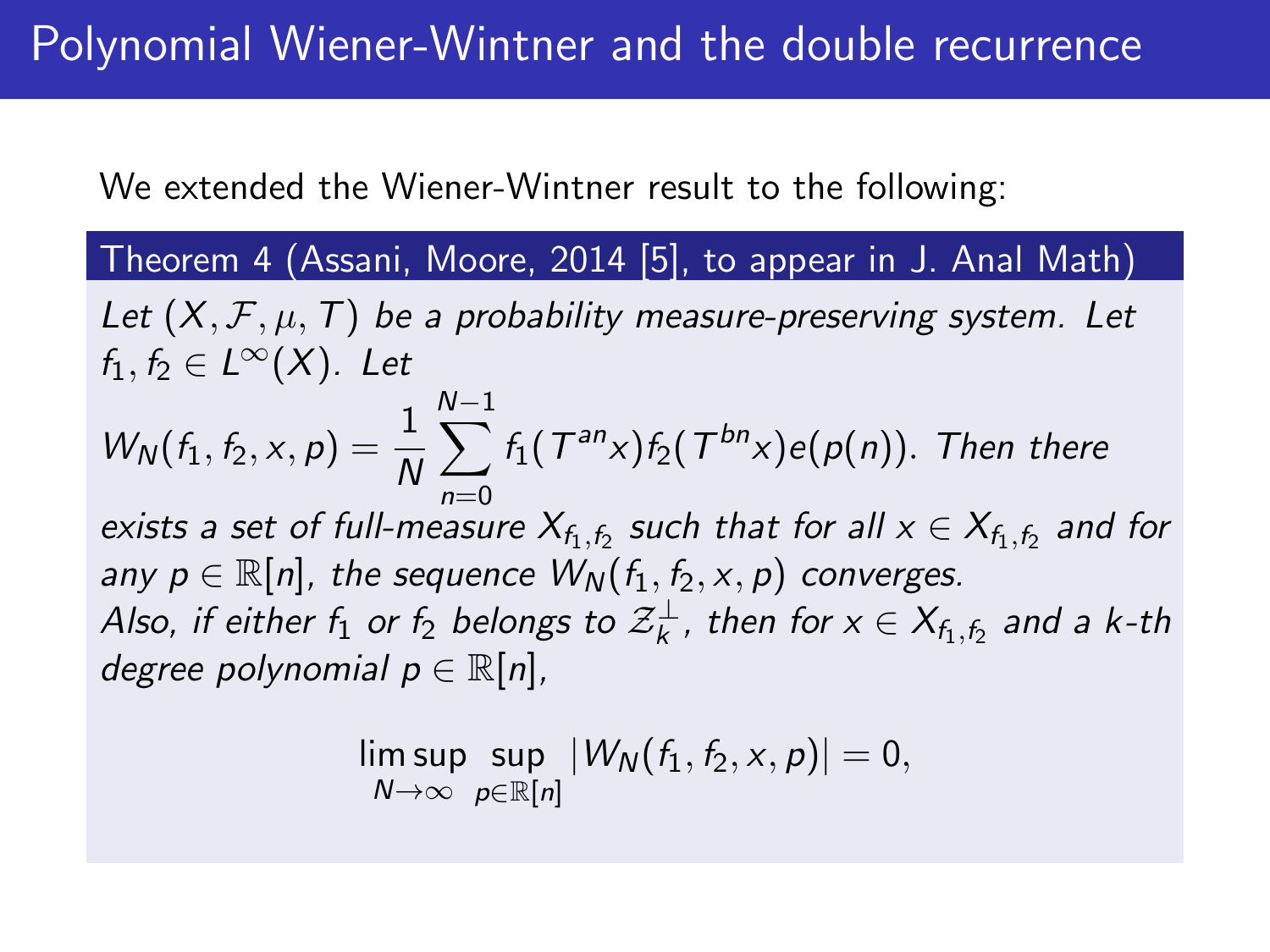The proof for the uniformity case is done by an induction on the degree of the polynomials. The base case  $k = 1$  corresponds to the Wiener-Wintner result established earlier.

The polynomial Wiener-Wintner averages (with a single function) and their uniformity were studied by E. Lesigne (1990 [\[19\]](#page-27-1), 1993 [\[20\]](#page-27-2)), N. Frantzikinakis (2006 [\[13\]](#page-25-1)), and recently by T. Eisner and B. Krause (polynomial power of  $T$ , 2014 [\[12\]](#page-25-2)). The Abramov factors were used in the work of the first two authors (in exchange of assuming that  $T$  is totally ergodic).

This provides an alternative proof to the result of Lesigne  $(f_2 = 1_X, a = 1, a$  character  $\phi(p(n))$  instead of  $e(p(n))$ .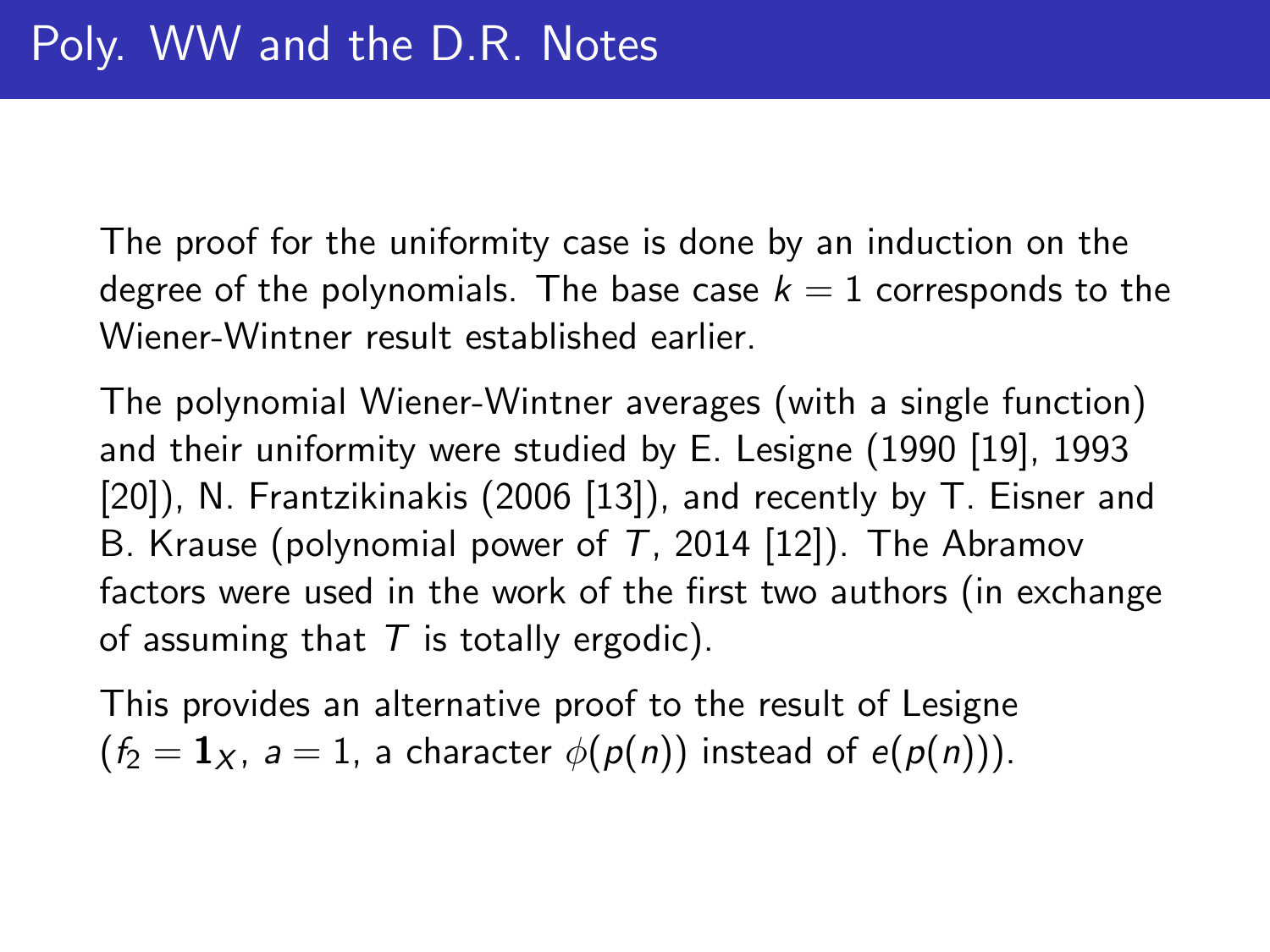#### **Definition**

We say  $(X_n)_n$  is a **process** if for all nonnegative integers  $n > 0$ ,  $X_n$ is a bounded and measurable function on some probability measure space  $(\Omega, \mathcal{S}, \mathbb{P})$ .

#### **Definition**

We say the sequence  $(a_n)_n$  is a good universal weight for a process  $(X_n)_n$  pointwise (resp. in norm) if for every probability measure-preserving space  $(\Omega, \mathcal{S}, \mathbb{P})$  for which the process  $(X_n)_n$  is defined, then the averages

$$
\frac{1}{N}\sum_{n=0}^{N-1}a_nX_n(\omega)
$$

converges for  $\mathbb{P}\text{-a.e. } \omega \in \Omega$  (resp. in  $L^2(\mathbb{P})$ ).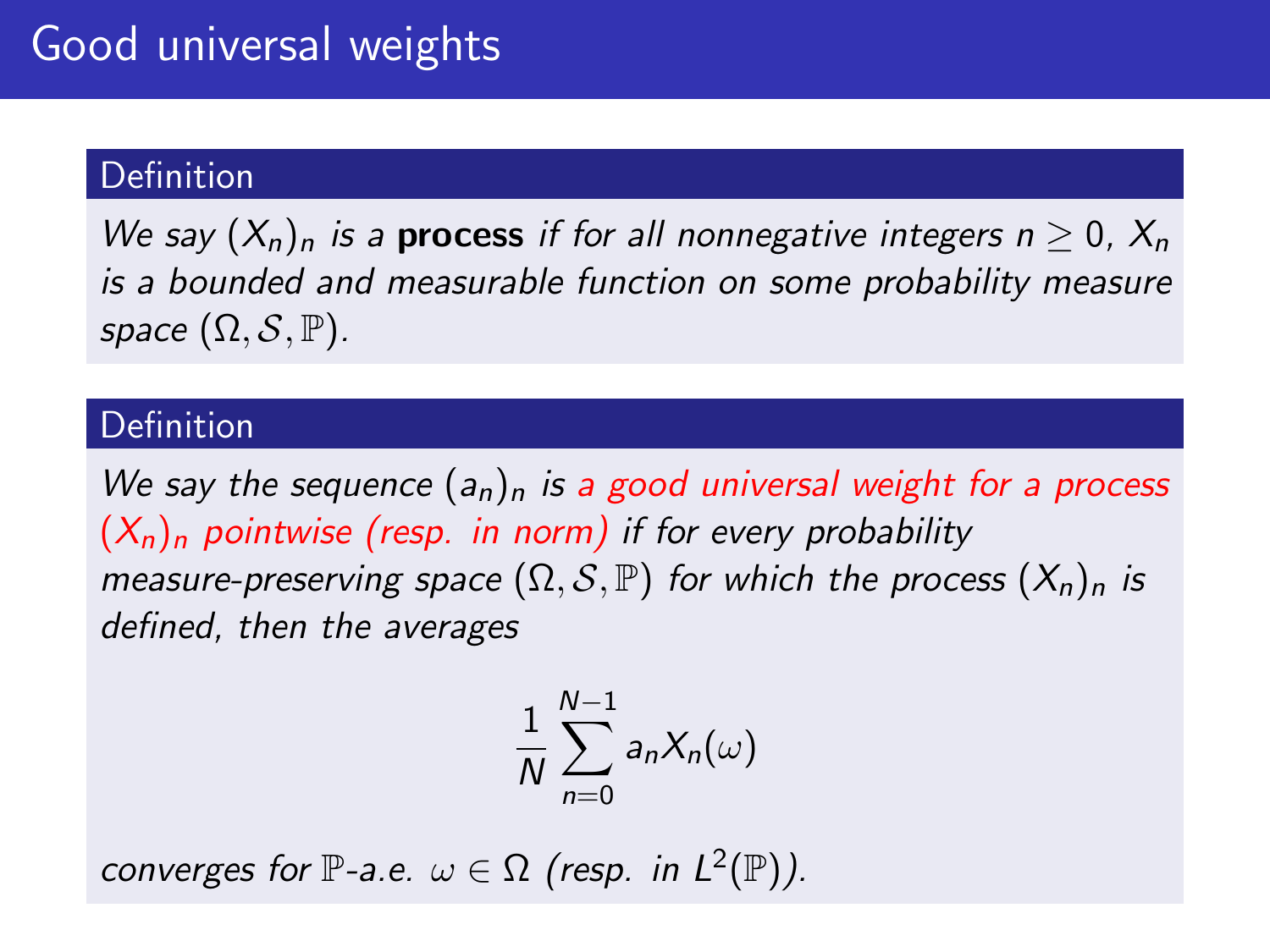The return times theorem has been extended in multiple directions. For example...

- Rudolph (Multi-term return times theorem, 1998, [\[21\]](#page-28-0))
- A. (Multiple recurrence and the multi-term return times theorem, 2000, [\[1\]](#page-22-0))
- Host and Kra (Good universal weight for the norm convergence of non conventional ergodic averages, 2009, [\[17\]](#page-26-3))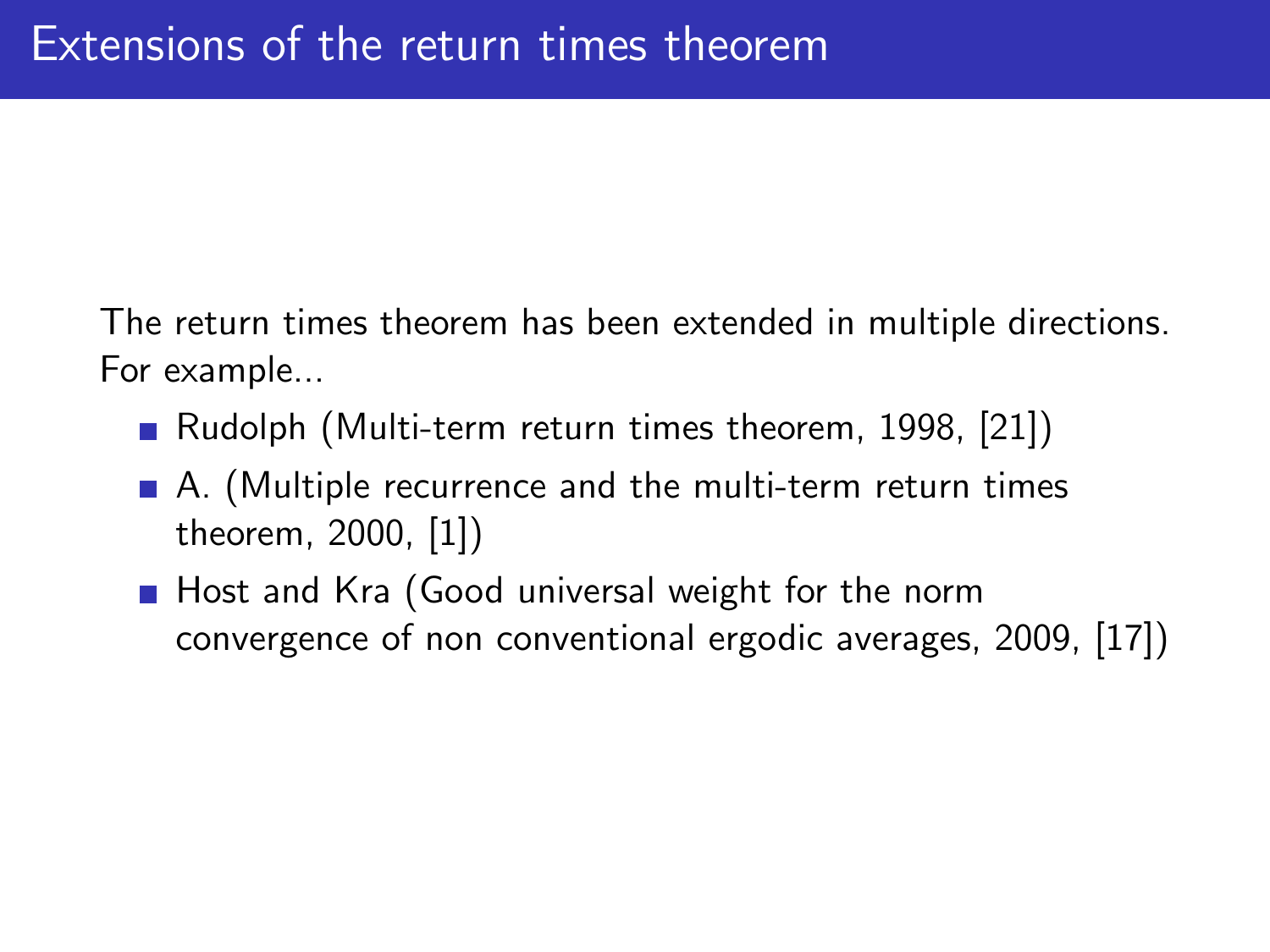More precisely, Host and Kra showed that given an ergodic dynamical system  $(X, \mathcal{F}, \mu, T)$  and a function  $f \in L^{\infty}(\mu)$ , there exists a set of full-measure  $X_f\subset X$  such that for any  $x\in X_f$ , for any positive integer  $k$ , and for any other measure-preserving system  $(Y, \mathcal{G}, \nu, S)$  with  $g_1, \ldots, g_k \in L^{\infty}(\nu)$ , the averages

$$
\frac{1}{N}\sum_{n=0}^{N-1}f(T^nx)g_1\circ S^n\cdot g_2\circ S^{2n}\cdots g_k\circ S^{kn}
$$

converge in  $L^2(\nu)$ . Question: Can  $c_n$  be generalized? For instance, can we have  $c_n = f_1(T^{an}x) f_2(T^{bn}x)$  for some  $f_1, f_2 \in L^{\infty}(\mu)$ ?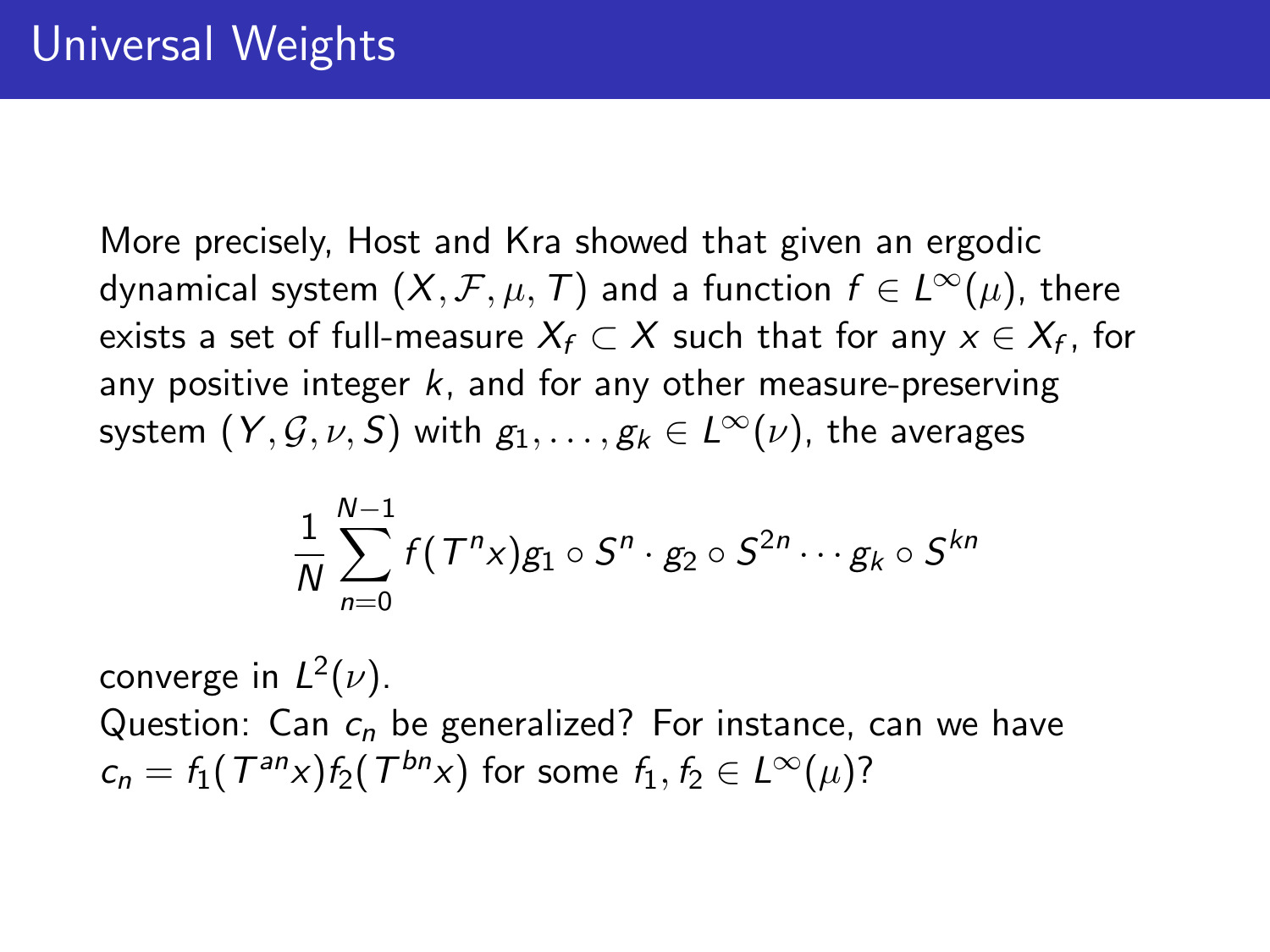Recently, we have shown that  $a_n = f_1(T^{an}x) f_2(T^{bn}x)$  for any  $a, b \in \mathbb{Z}$  distinct is a good universal weight for the Furstenberg averages.

### Theorem 5 (A., Moore 2015, [\[6\]](#page-23-2), to appear on ETDS)

<span id="page-13-0"></span>Let  $(X, \mathcal{F}, \mu, T)$  be a measure-preserving system, and suppose  $f_1, f_2 \in L^{\infty}(\mu)$ . Then there exists a set of full-measure  $X_{f_1,f_2} \subset X$ such that for any  $x \in X_{f_1,f_2}$ , for any  $a,b \in \mathbb{Z}$  distinct, for any positive integer k, and for any other dynamical system  $(Y, \mathcal{G}, \nu, S)$ with functions  $g_1, \ldots, g_k \in L^{\infty}(\nu)$ , the averages

$$
\frac{1}{N}\sum_{n=0}^{N-1} f_1(\mathcal{T}^{an}x) f_2(\mathcal{T}^{bn}x) \prod_{i=1}^{k} g_i \circ S^{in}
$$

converge in  $L^2(\nu)$ .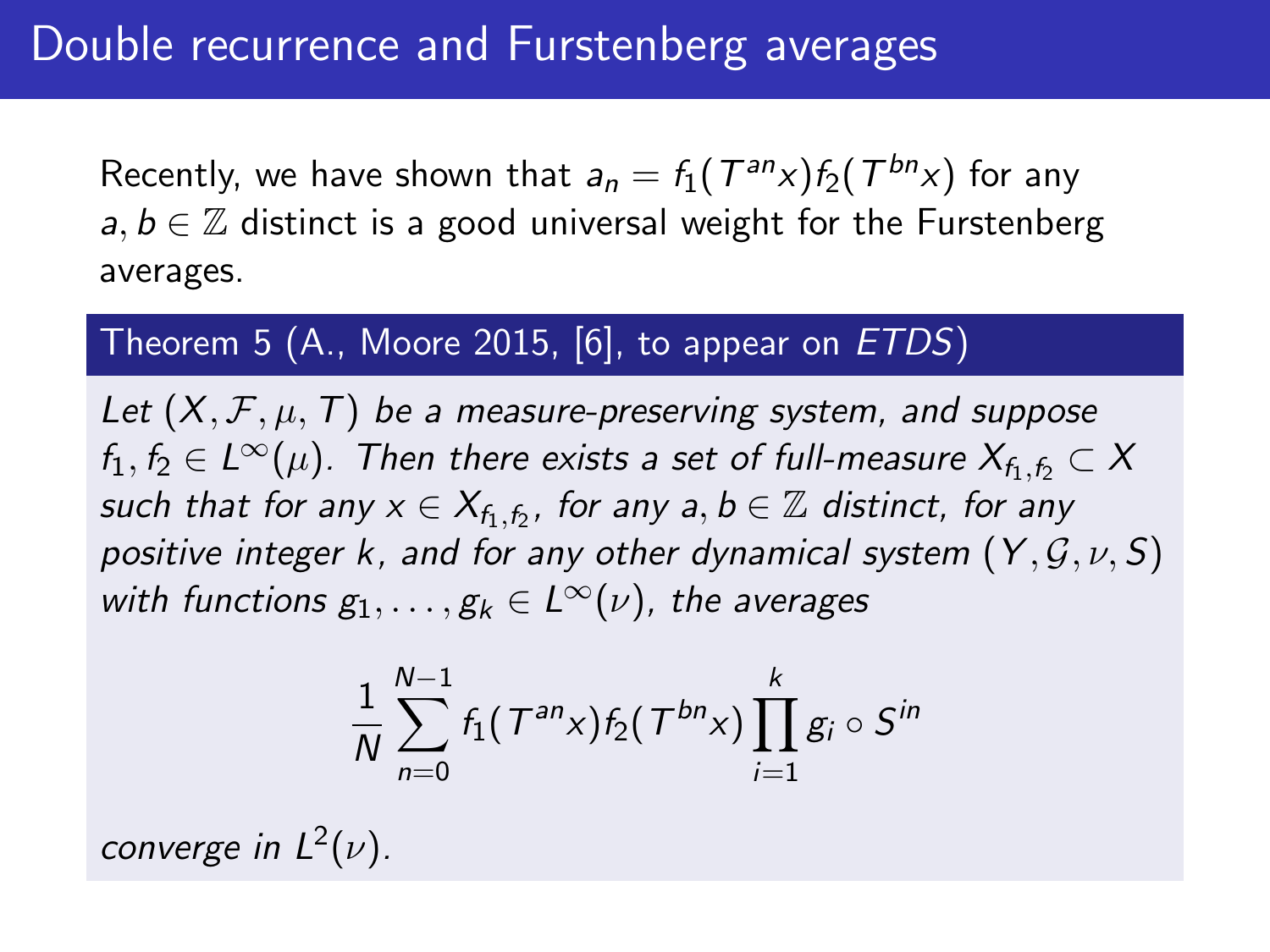■ This is a strengthening of the results of Host and Kra and of Bourgain's double recurrence theorem. In fact, we can show that for any  $A, B \in \mathcal{F}$ , we know that there exists a set of full-measure  $X_{A,B} \subset X$  such that for any  $x \in X_{A,B}$ , for any other measure-preserving system  $(Y, \mathcal{G}, \nu, S)$  and  $E \in \mathcal{G}$ , the limit

$$
\lim_{N\to\infty}\frac{1}{N}\sum_{n=0}^{N-1}\mathbf{1}_A\big(\mathcal{T}^{an}x\big)\mathbf{1}_B\big(\mathcal{T}^{bn}x\big)\nu\left(\bigcap_{i=1}^kS^{-in}E\right)
$$

exists.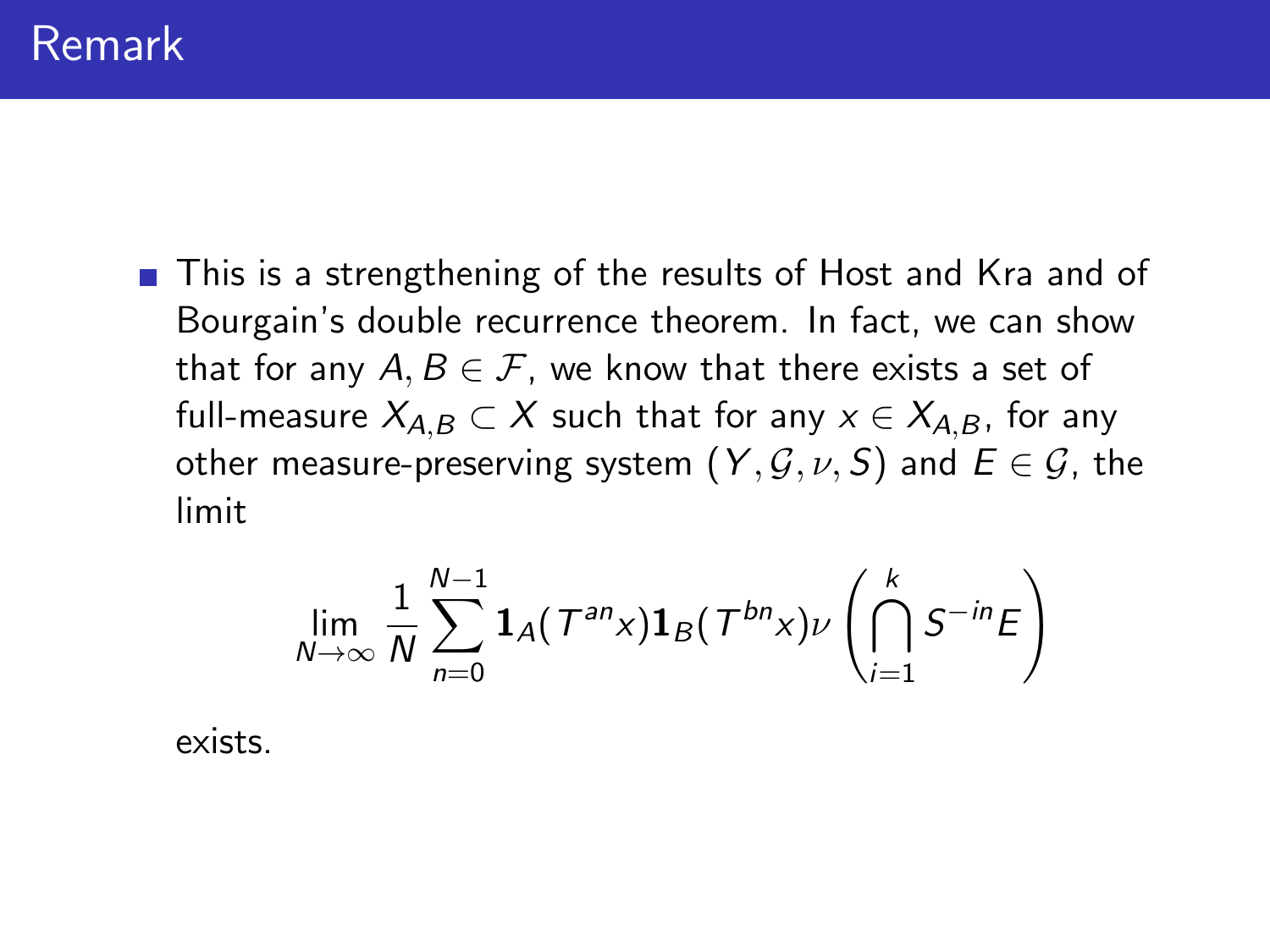# Commuting Case

Furthermore, Theorem [5](#page-13-0) can be extended to the case with commuting transformations. This result combines and extends the previous work of Bourgain and Tao.

### Theorem  $6$  (A., Moore 2015, [\[7\]](#page-24-1), submitted)

Let  $(X, \mathcal{F}, \mu, T)$  be a measure-preserving system, and suppose  $f_1, f_2 \in L^{\infty}(\mu)$ . Then there exists a set of full-measure  $X_{f_1,f_2} \subset X$ such that for any  $x \in X_{f_1,f_2}$ , for any  $a,b \in \mathbb{Z}$  distinct, for any positive integer k, and for any other dynamical system with commuting transformations  $(Y, \mathcal{G}, \nu, S_1, \ldots, S_k)$  with functions  $g_1, \ldots, g_k \in L^{\infty}(\nu)$ , the averages

$$
\frac{1}{N}\sum_{n=0}^{N-1}f_1(\mathcal{T}^{an}\times f_2(\mathcal{T}^{bn}\times \prod_{i=1}^{k}g_i\circ S_i^n
$$

converge in  $L^2(\nu)$ .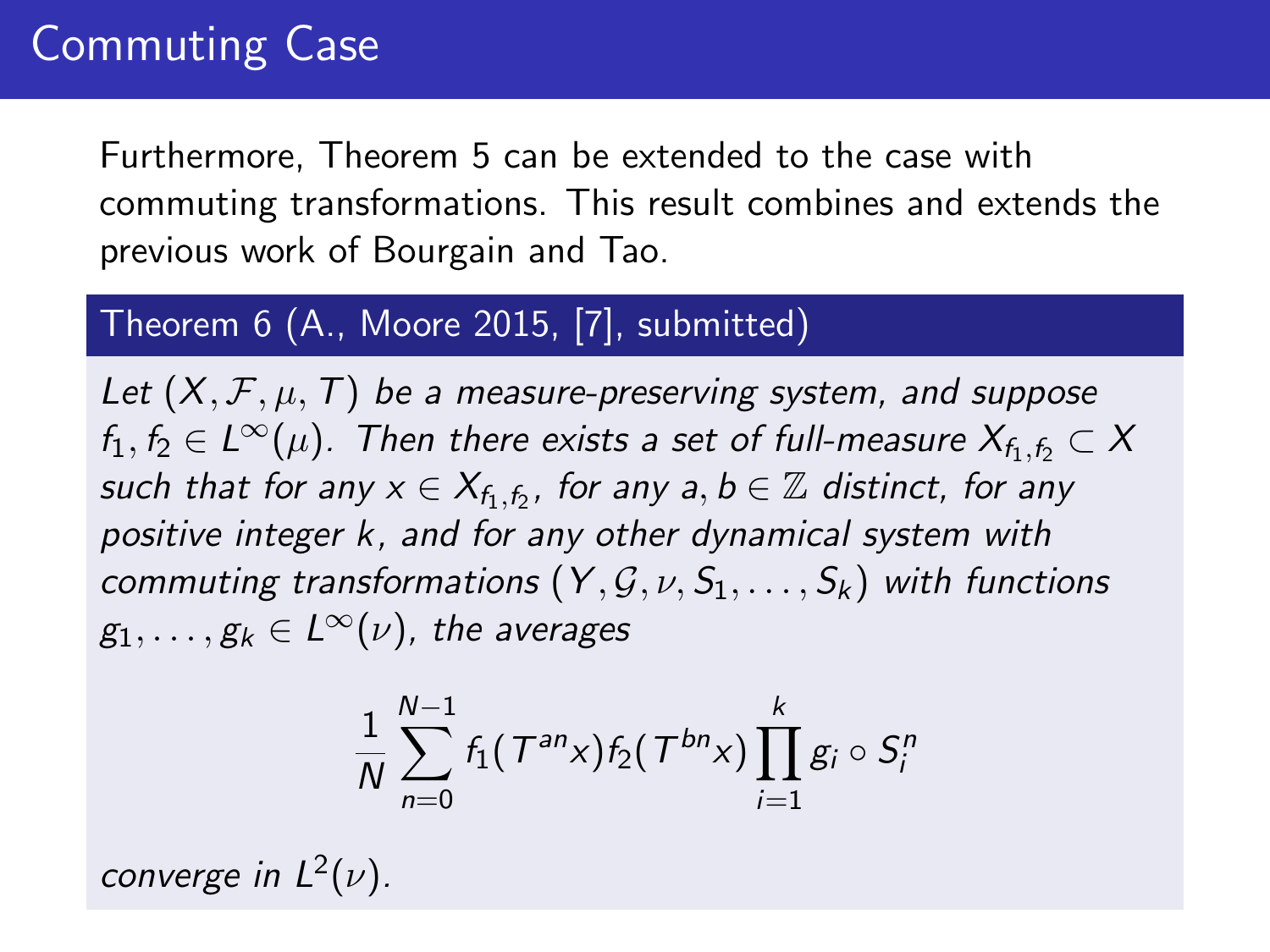The idea of the proof is to look at whether either  $f_1$  or  $f_2$  belongs to the orthogonal complement of  $\mathcal{Z}_{k+1}(\mathcal{T})$ , or if they are both in this factor (where  $k$  is the number of transformations from the Furstenberg averages).

For the first case, we inductively prove that there exists a set of full-measure  $X_1$  such that the averages converge to zero by applying the spectral theorem and the Wiener-Wintner result above to show that the averages converge to 0 (on a universal set of full-measure in  $X$ ).

For the second case, we look at the appropriate factors of  $Y$ .

- If one of the functions  $g_1,\ldots,g_k$  belongs to  $\mathcal{Z}_k(S)^{\perp}$ , then the averages converge to 0 in norm.
- If all of them belong to  $\mathcal{Z}_k(S)$ , we apply Leibman's convergence theorem.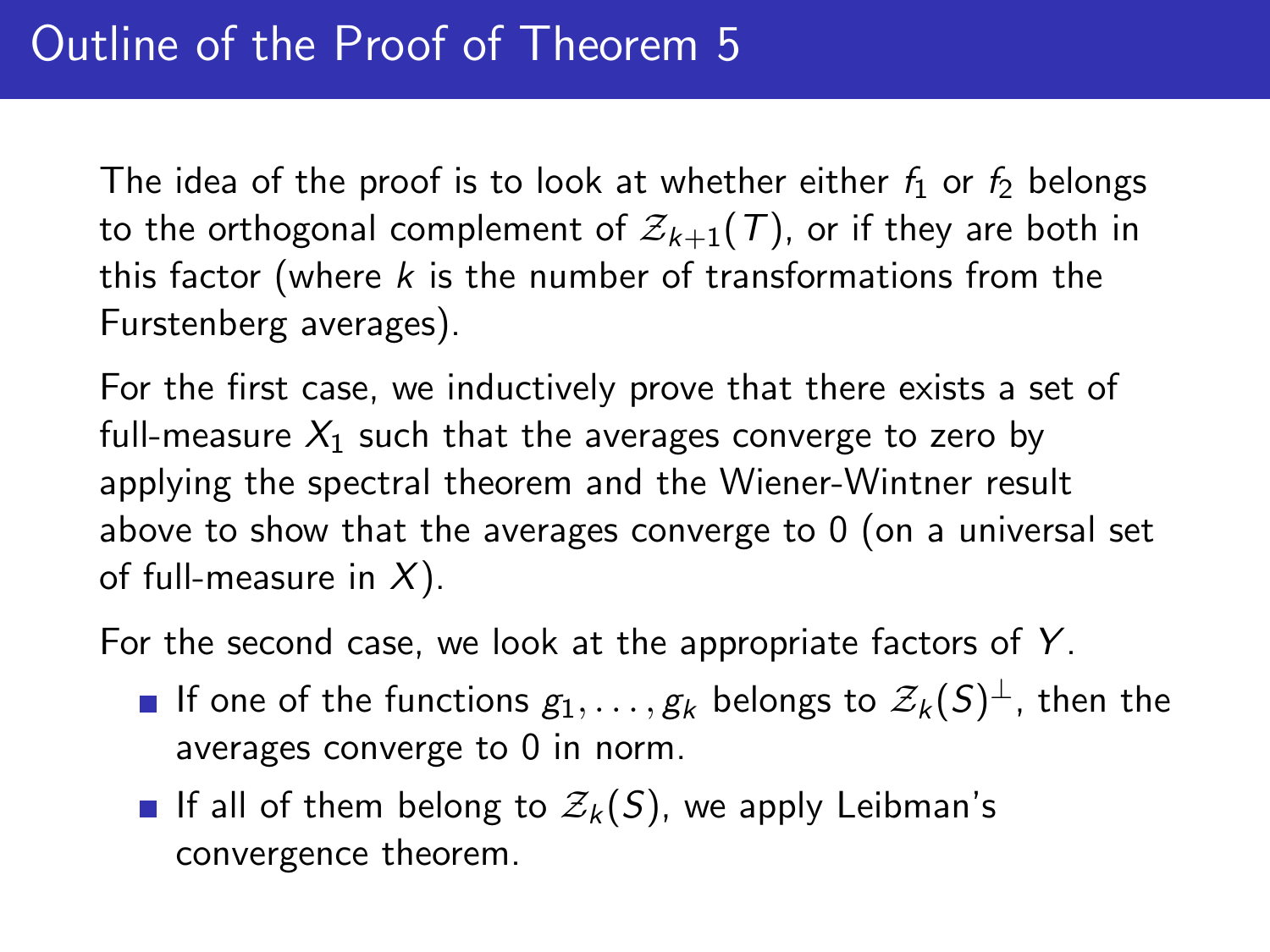In 2014 Ergodic Theory Workshop at UNC-Chapel Hill, B. Weiss asked whether Theorem [2](#page-4-0) can be extended to nilsequences.

#### Definition

Let  $(X = G/\Gamma, \mathcal{F}, \mu, T)$  be an l-step nilsystem. If  $F \in C(X)$  and  $g\in\mathsf{G}$  , we say the sequence  $\mathsf{a}_\mathsf{n}=\mathsf{F}(\mathsf{g}^{\mathsf{n}}\mathsf{x})$  is a basic l-step nilsequence. An *l*-step nilsequence is a uniform limit of basic *l*-step nilsequences.

We note that  $e(nt)=e^{2\pi int}$  is a 1-step nilsequence, and for any real polynomial p of degree I,  $e(p(n))$  is an I-step nilsequence.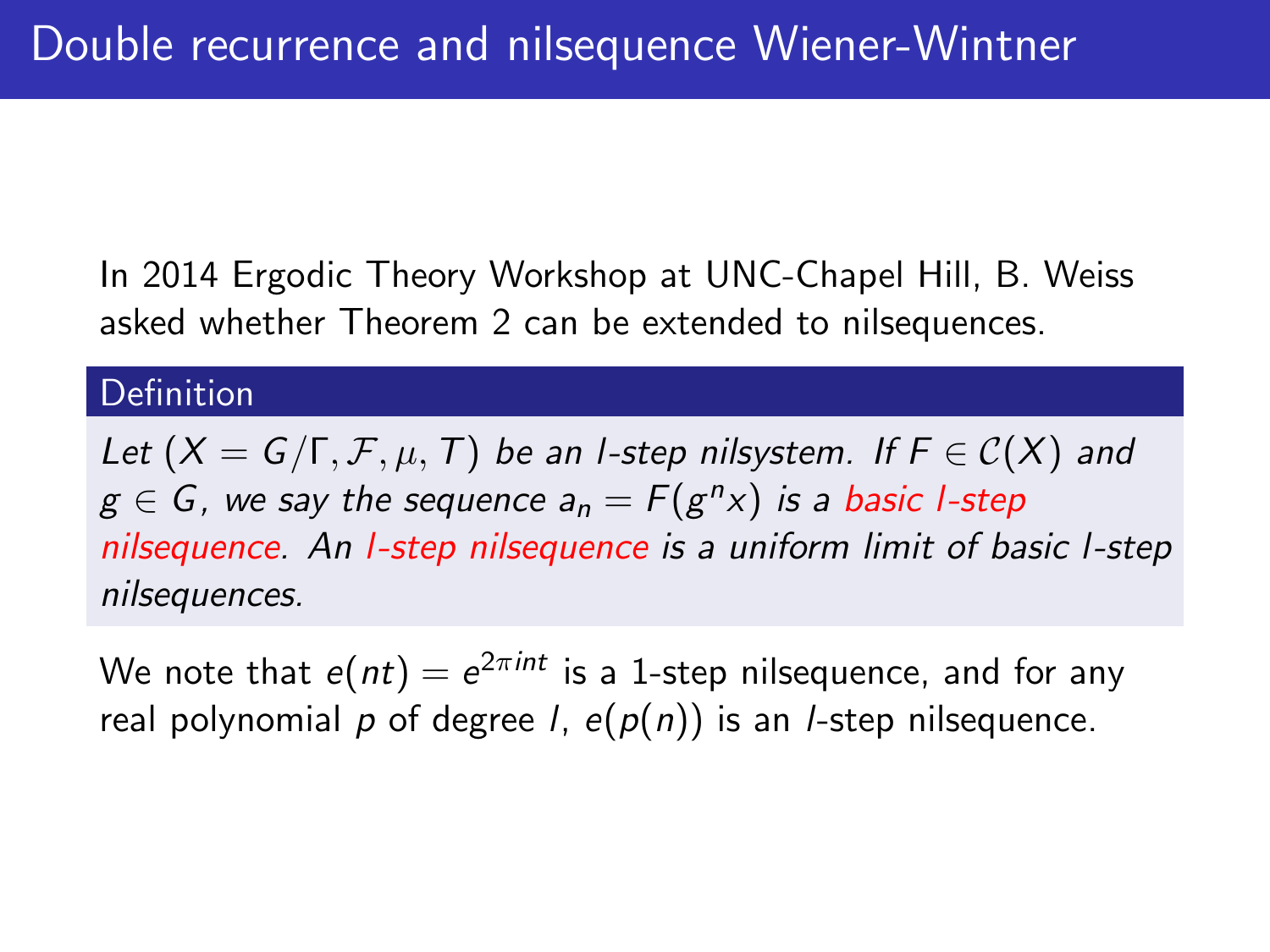We answered to this question positively.

## Theorem 7 (A. 2015 [\[3\]](#page-22-1), submitted)

Let  $(X, \mathcal{F}, \mu, T)$  be a measure-preserving system, and  $f_1, f_2 \in L^{\infty}(\mu)$ . Then there exists a set of full-measure  $X_{f_1,f_2} \subset X$ such that for any  $\mathsf{x} \in \mathsf{X}_{\mathsf{f}_1,\mathsf{f}_2}$  and for any nilsequence  $(b_n)_n$ , the averages

$$
\frac{1}{N}\sum_{n=0}^{N-1}f_1(\mathcal{T}^{an}x)f_2(\mathcal{T}^{bn}x)b_n
$$

converge.

This result was also obtained by Zorin-Kranich independently [\[22\]](#page-28-1).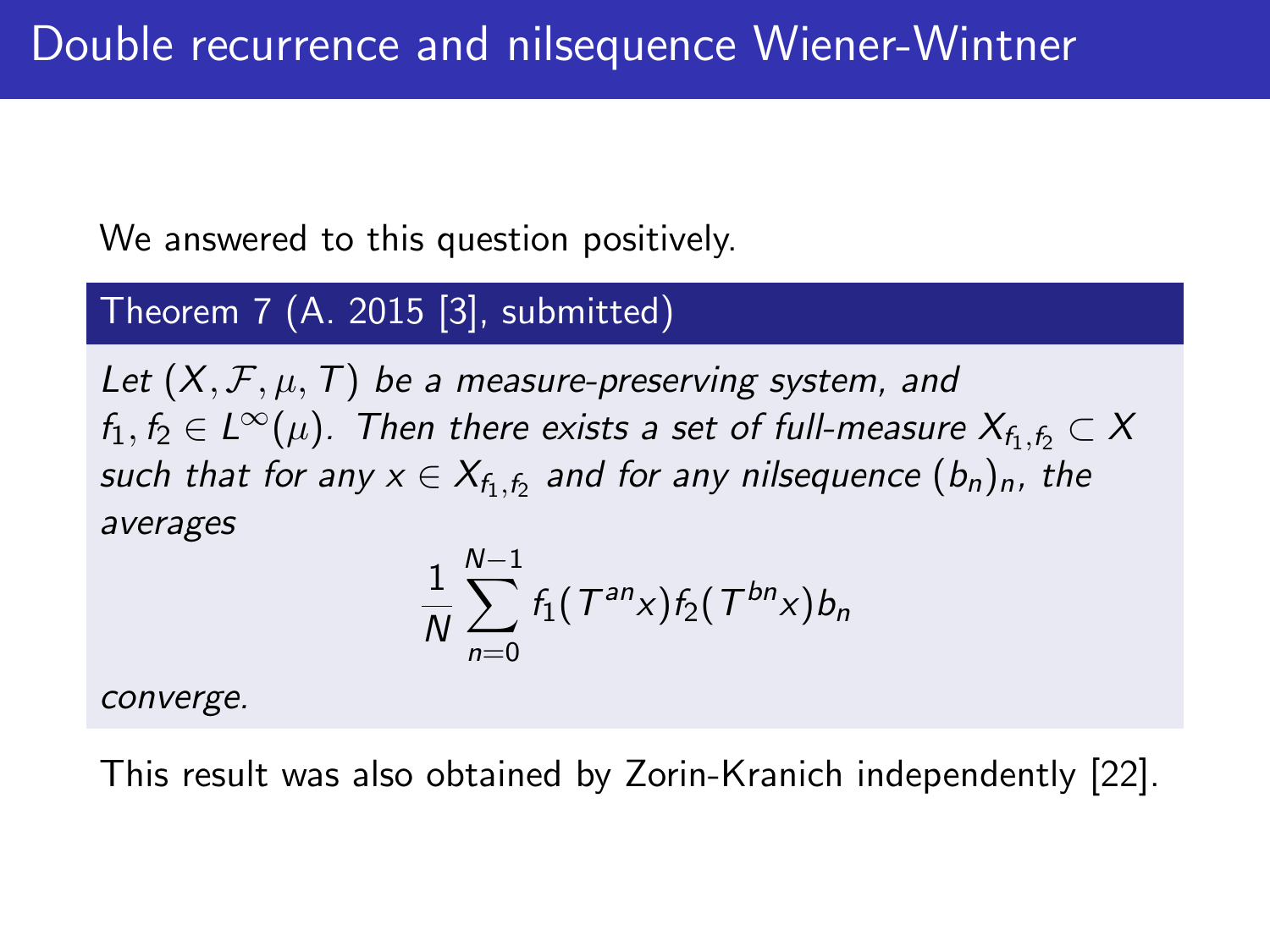- The results were obtained using the techniques seen in the speaker's work on averages along cubes [\[2\]](#page-22-2), Host and Kra's work on uniformity seminorms [\[17\]](#page-26-3), and the integral kernel.
- The result was originally announced in R. Moore's Ph.D. oral exam, which was on 10 April 2015. The first preprint was posted on arXiv on 22 April 2015.
- P. Zorin-Kranich obtained a similar result independently, and the first preprint appeared on arXiv on 21 April 2015.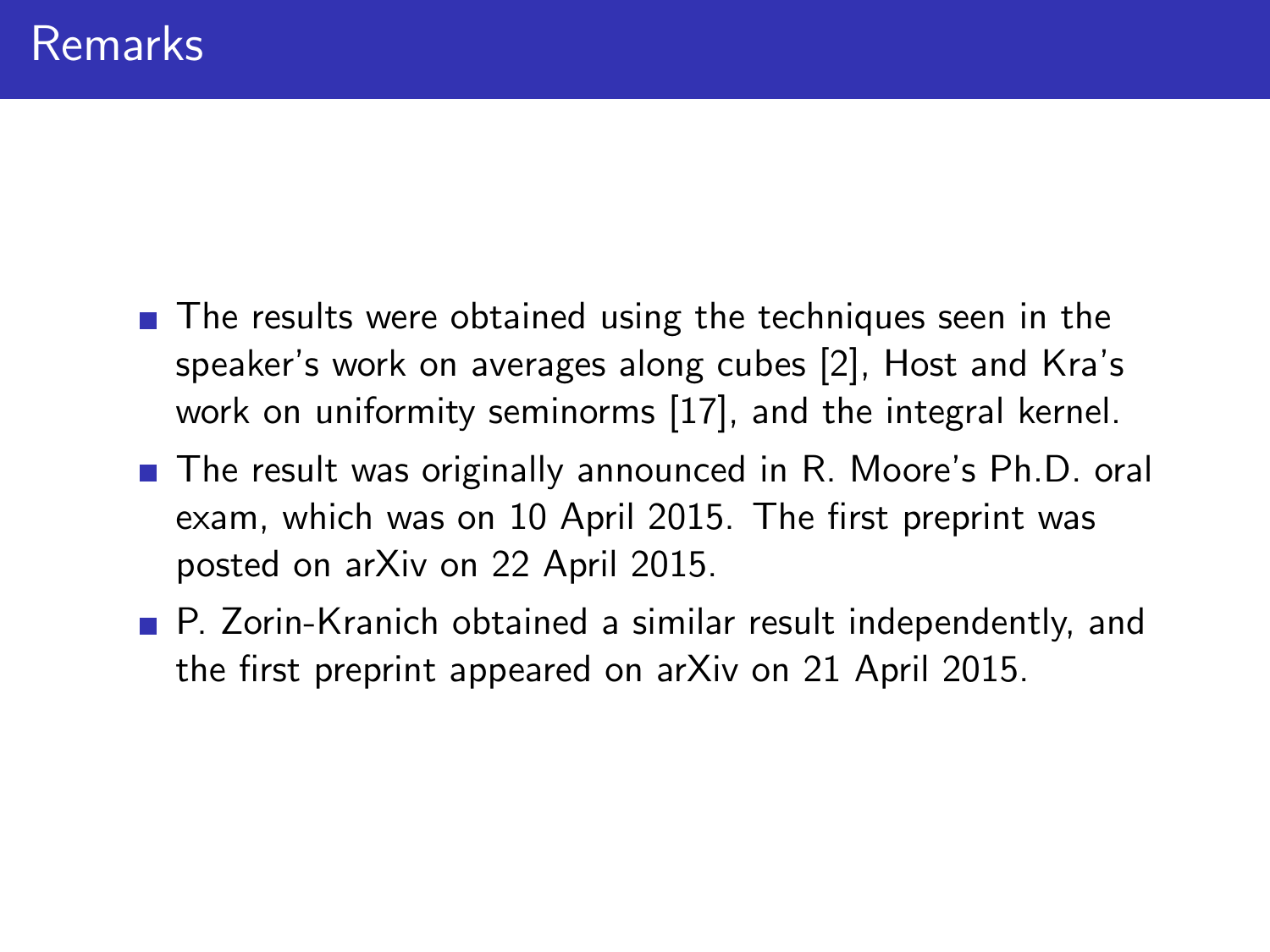With the recent results on the extensions of the double recurrence theorem combined, we have the following equivalence properties:

### Theorem 8 (A. 2015 [\[3\]](#page-22-1))

Let  $(X, \mathcal{F}, \mu, \mathcal{T})$  be a measure-preserving system,  $f_1, f_2 \in L^{\infty}(\mu)$ , and a, b be distinct integers. The following statements are equivalent.

- (i) The sequence  $(f_1(T^{an}x)f_2(T^{bn}x))_n$  is a good universal weight for the linear multiple recurrence averages with single transformation in norm.
- (ii) The classical double recurrence Wiener-Wintner averages converge off a single null set.
- (iii) The nilsequence Wiener-Wintner averages converge off a single null set.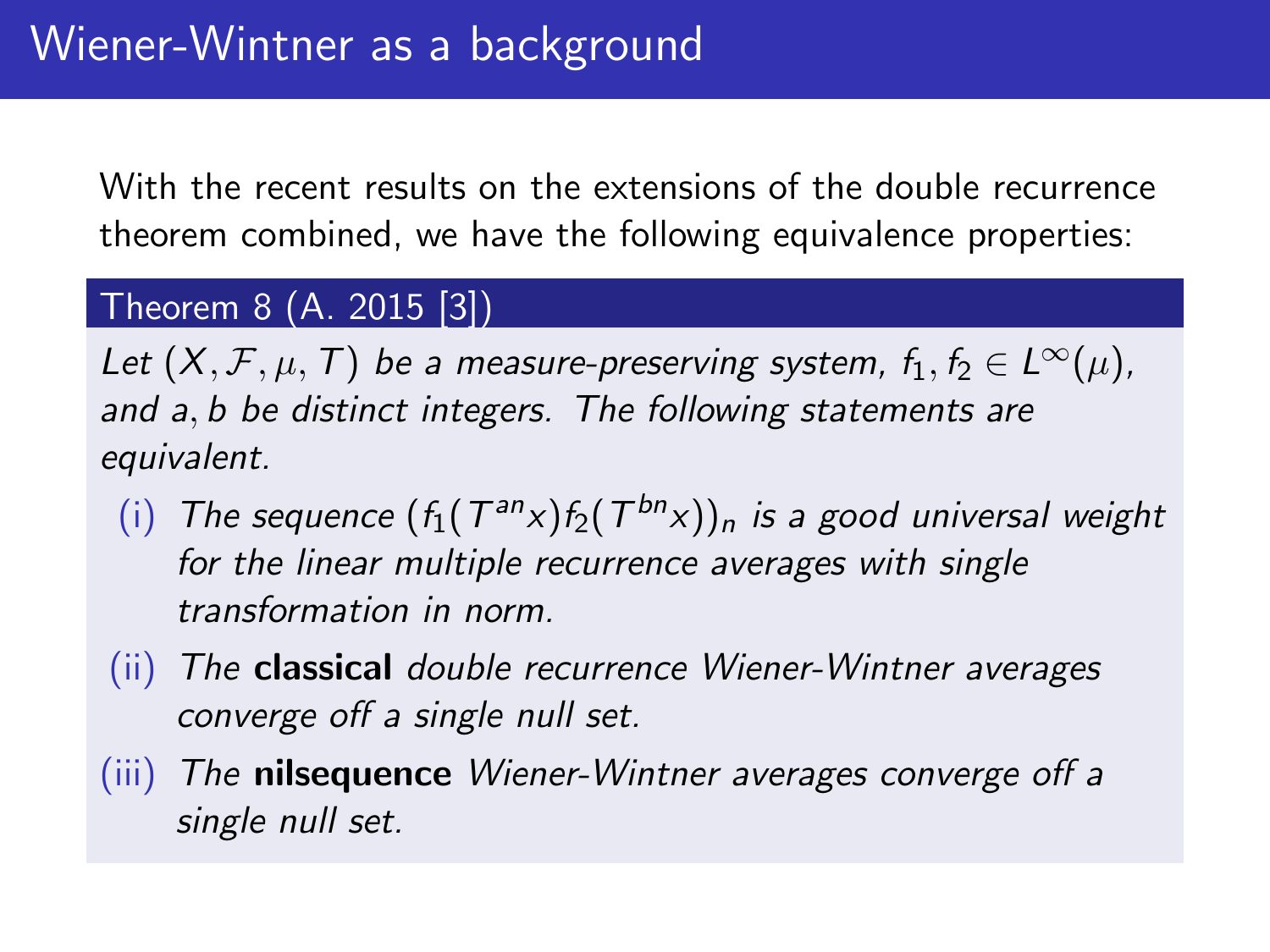# Next Steps

**1. Nilpotent case.** Can the double recurrence good universal weight results be extended to the systems  $(Y, \mathcal{G}, \nu, S_1, \ldots, S_k)$ , where the transformations  $S_1, \ldots, S_k$  are generating a nilpotent group?

**2. Positivity.** Given a measure-preserving system  $(X, \mathcal{F}, \mu, \mathcal{T})$ , with some  $f_1, f_2 \in L^{\infty}(\mu)$ , does there exist a set of full-measure  $\mathcal{X}_{f_1,f_2}\subset\mathcal{X}$  such that for any  $x\in\mathcal{X}_{f_1,f_2}$  and for any other measure-preserving system  $(Y, \nu, S_1, \ldots, S_k)$  with any  $E \in \mathcal{G}$  a set with positive measure, we have

$$
\liminf_{N\to\infty}\frac{1}{N}\sum_{n=0}^{N-1}f_1(\mathcal{T}^{an}x)f_2(\mathcal{T}^{bn}x)\nu\left(\bigcap_{i=1}^k S_i^{-n}E\right)>0?
$$

Any properties on  $f_1$  and  $f_2$  (beyond the clear requirement that lim $_{N\to\infty}$   $\frac{1}{N}$  $\frac{1}{N}\sum_{n=0}^{N-1}f_{1}(\mathit{T}^{\mathit{an}}x)f_{2}(\mathit{T}^{\mathit{bn}}x)>0)?$  What about a positive lower bound? Syndeticity?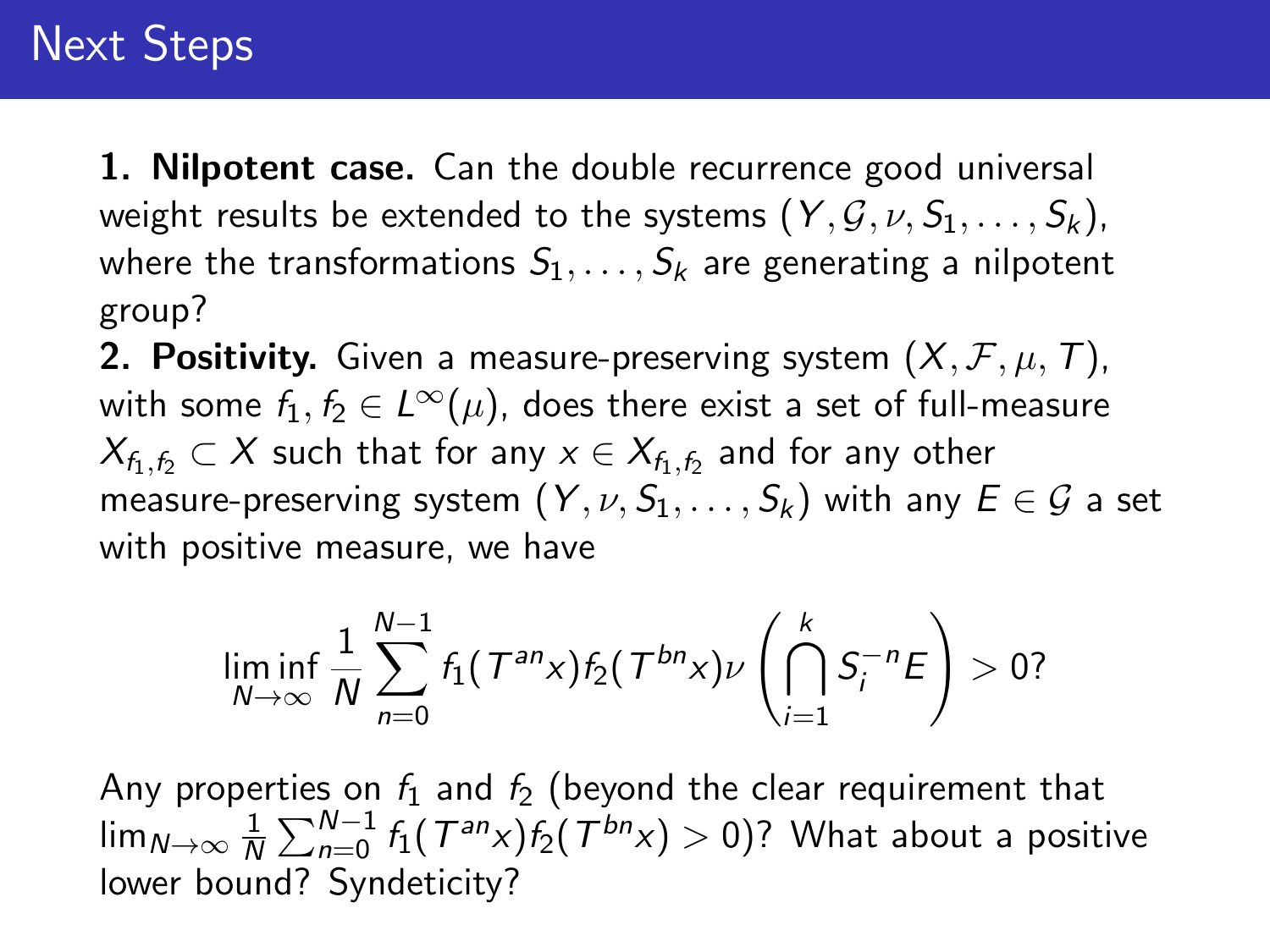## <span id="page-22-0"></span>[1] I. Assani.

Multiple return times theorems for weakly mixing systems. Ann. Inst. Henri Poincaré, Probabilités et Statistiques, 36:153–165, 2000.

<span id="page-22-2"></span>[2] I. Assani.

Pointwise convergence of ergodic averages along cubes.

J. Analyse Math., 110:241–269, 2010. Preprint announced in 2003, arXiv:math/0305388.

## <span id="page-22-1"></span>[3] I. Assani.

Pointwise double recurrence and nilsequences.

Preprint, arXiv:1504.05732, 2015.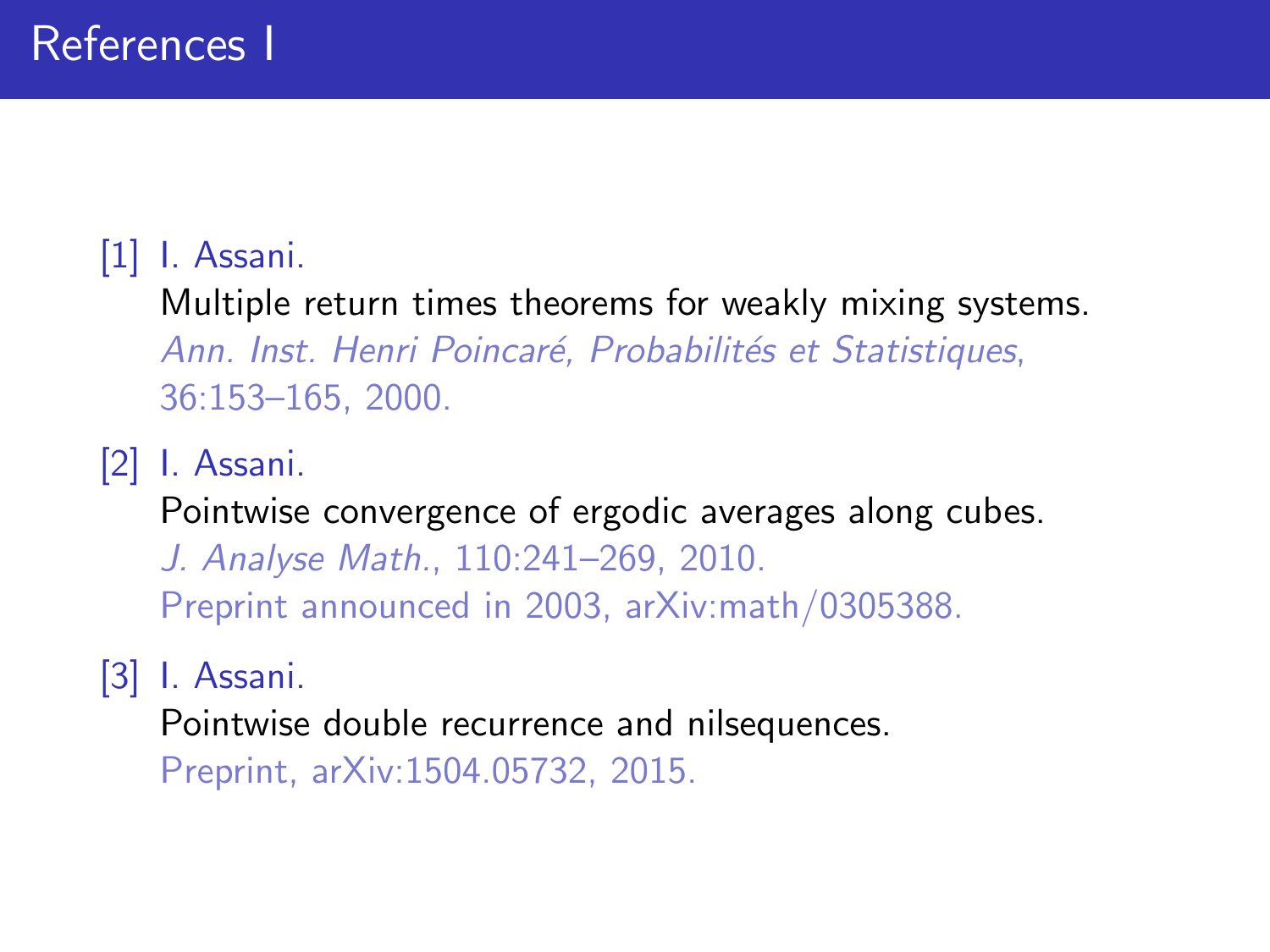## <span id="page-23-0"></span>[4] I. Assani, D. Duncan, and R. Moore.

Pointwise characteristic factors for Wiener-Wintner double recurrence theorem.

Ergod. Th. and Dynam. Sys., 2015. Available on CJO 2015 doi:10.1017/etds.2014.99.

### <span id="page-23-1"></span>[5] I. Assani and R. Moore.

Extension of Wiener-Wintner double recurrence theorem to polynomials.

To appear in Journal d'Analyse Mathematique, arXiv:1409.0463, 2015.

<span id="page-23-2"></span>[6] I. Assani and R. Moore.

A good universal weight for nonconventional ergodic averages in norm.

To appear in Ergod. Th. and Dynam. Sys., available on arXiv:1503.08863., 2015.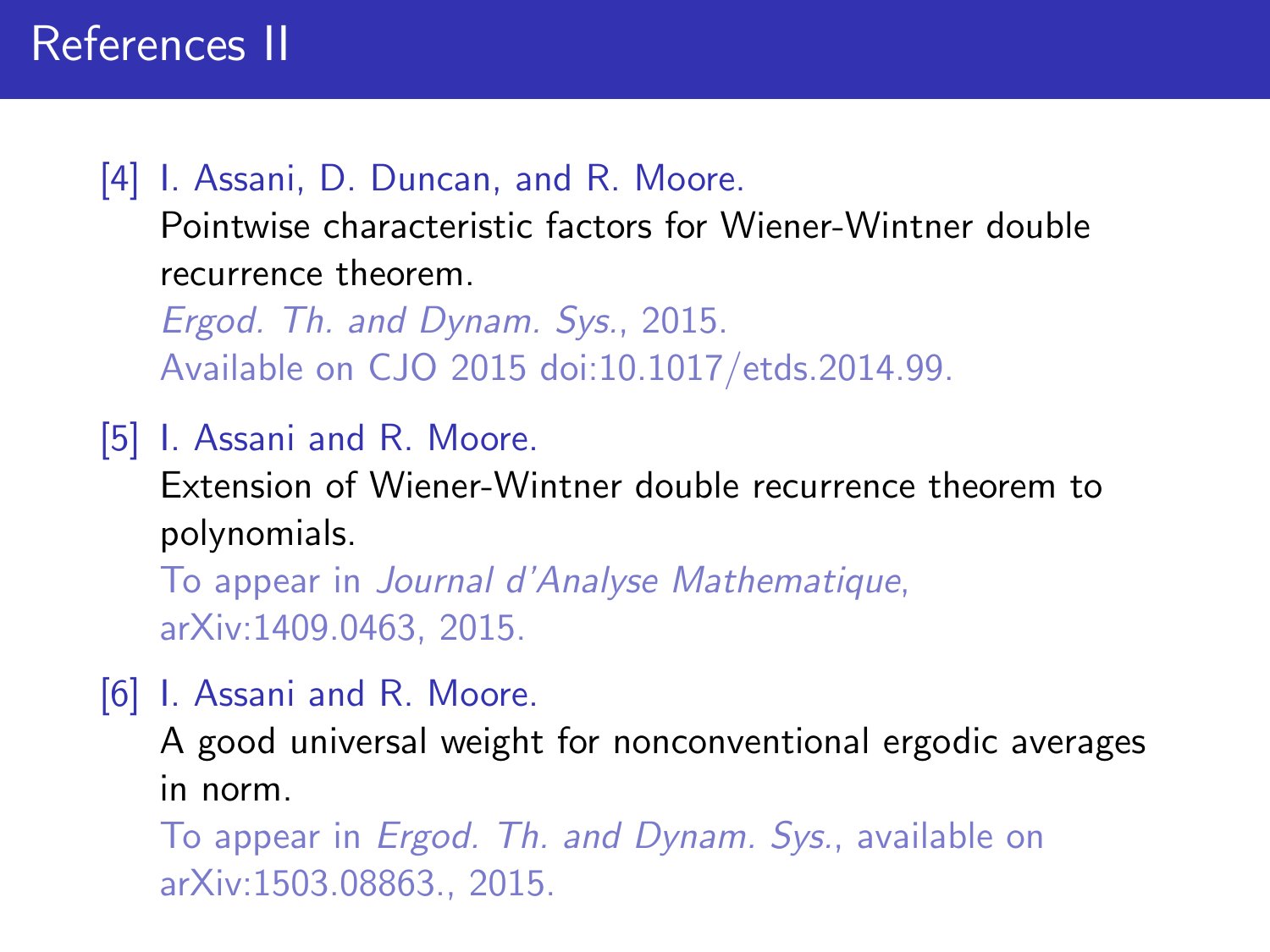## <span id="page-24-1"></span>[7] I. Assani and R. Moore.

A good universal weight for multiple recurrence averages with commuting transformations in norm.

Preprint, available on arXiv:1506.05370, submitted, June 2015.

<span id="page-24-0"></span>[8] J. Bourgain.

Double recurrence and almost sure convergence.

J. reine angew. Math., 404:140–161, 1990.

[9] J.-P. Conze and E. Lesigne.

Théorèmes ergodiques pour des mesures diagonales. Bull. Soc. Math. France, 112:143–175, 1984.

[10] J.-P. Conze and E. Lesigne.

Sur un théorème ergodique pour des mesures diagonaless. Publications de l'Institut de Recherche de Mathématiques de Rennes, Probabilitiés, 1987-1:1–31, 1988.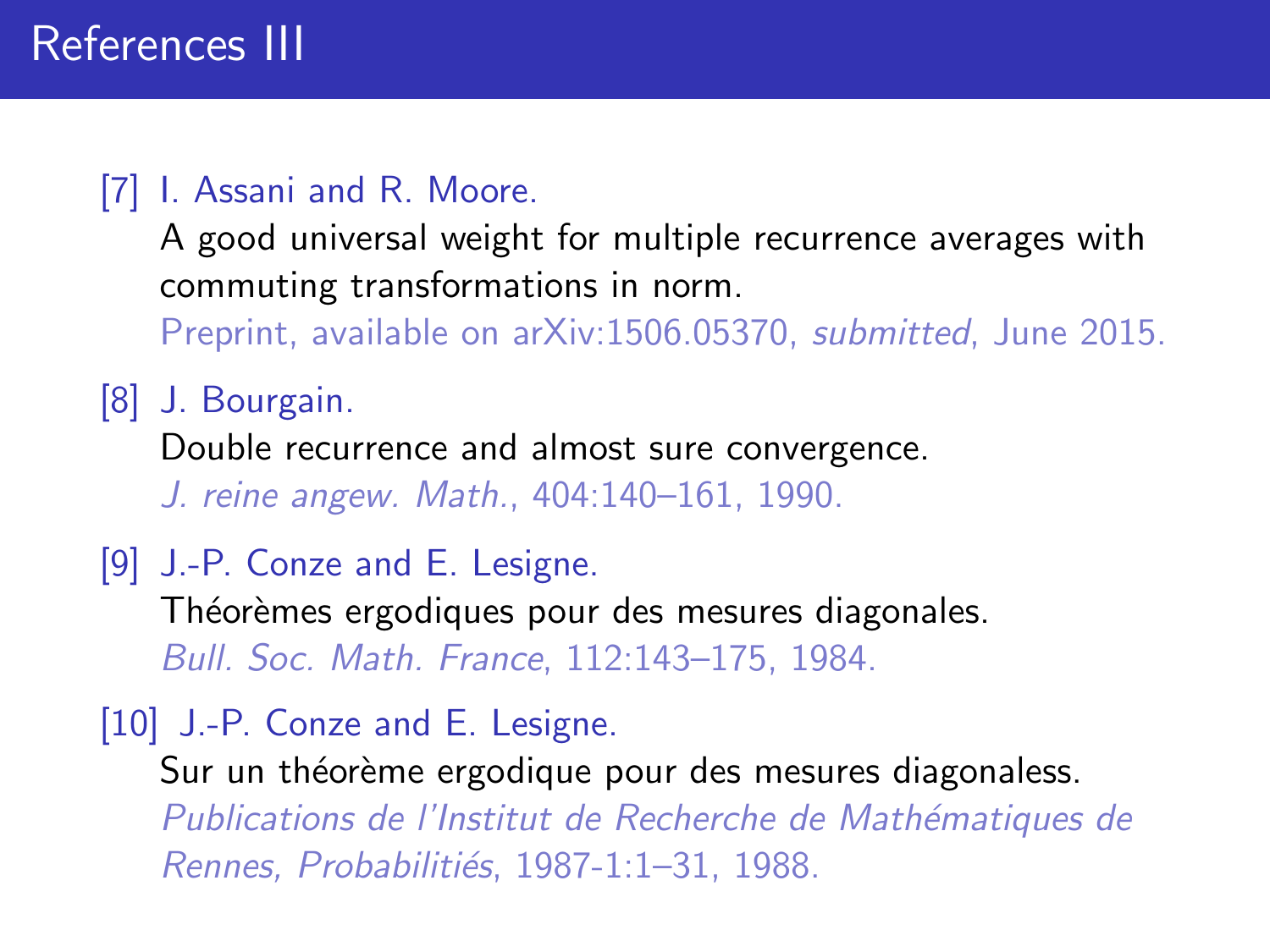# <span id="page-25-0"></span>[11] D. Duncan.

A Wiener-Wintner Double Recurrence Theorem.

PhD thesis, The University of North Carolina at Chapel Hill, 2001.

Advisor: I. Assani.

## <span id="page-25-2"></span>[12] T. Eisner and B. Krause.

(Uniform) convergence of twisted ergodic averages. To appear in Ergod. Th. and Dynam. Sys. Preprint available from arXiv:1407.4736, 2014.

<span id="page-25-1"></span>[13] N. Frantzikinakis.

Uniformity in the polynomial Wiener-Wintner theorem. Ergod. Th. and Dynam. Sys., 26(4):1061–1071, 2006.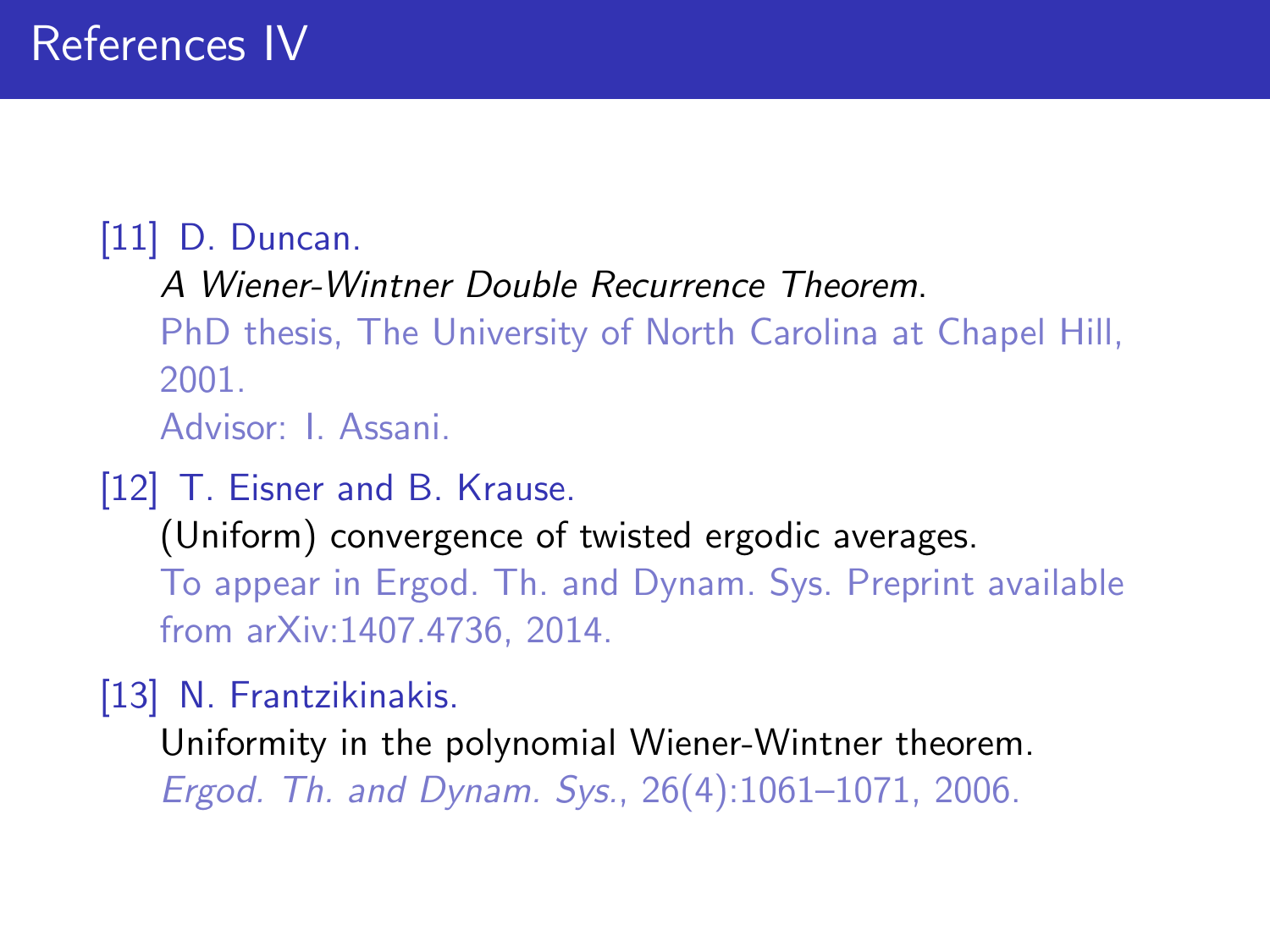## <span id="page-26-2"></span>[14] H. Furstenberg and B. Weiss.

A mean ergodic theorem for  $(1/N)\sum_{n=1}^{N}f(T^{n}x)g(T^{n^{2}}x)$ . In Convergence in Ergodic Theory and Probability, Ohio State University Mathematical Research Institute Publications. De Gruyter, Berlin, 1996.

<span id="page-26-0"></span>[15] W. T. Gowers.

A new proof of Szemerédi's theorem. Geom. Funct. Anal., 11:465–588, 2001.

<span id="page-26-1"></span>[16] B. Host and B. Kra.

Nonconventional ergodic averages and nilmanifolds. Ann. of Math., 161:387–488, 2005.

<span id="page-26-3"></span>[17] B. Host and B. Kra.

Uniformity seminorms on  $\ell^{\infty}$  and applications. J. Anal. Math, 108:219–276, 2009.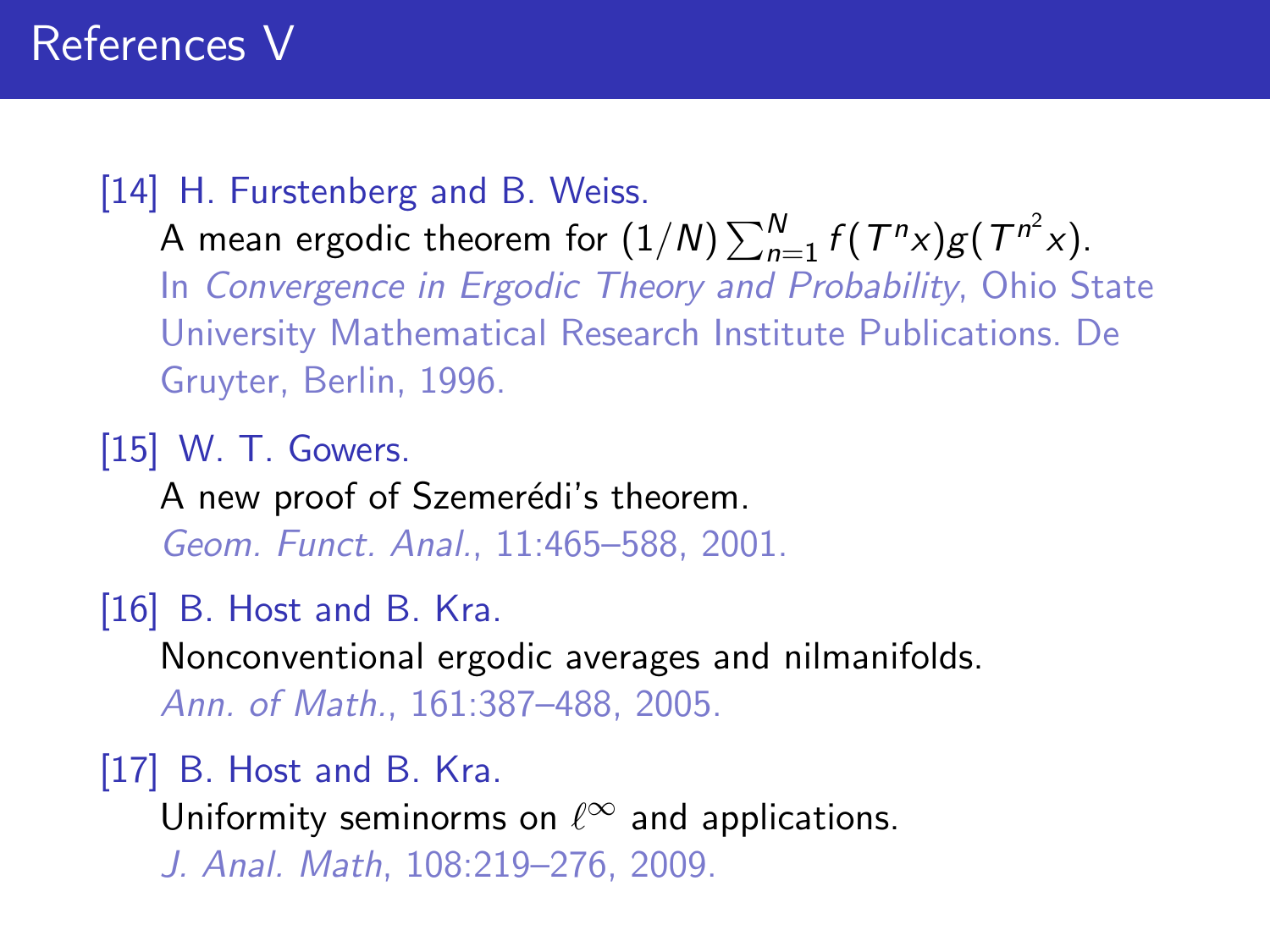# <span id="page-27-0"></span>[18] A. Leibman.

Pointwise convergence of ergodic averages for polynomial sequence of translations on a nilmanifold.

Ergod. Th. and Dynam. Sys., 25:201–213, 2005.

<span id="page-27-1"></span>[19] E. Lesigne.

Un théorème de disjonction de systèmes dynamiques et une généralisation du théorème ergodique de Wiener-Wintner. Ergod. Th. and Dynam. Sys., 10:513–521, 1990.

<span id="page-27-2"></span>[20] E. Lesigne.

Spectre quasi-discret et théorème ergodique de Wiener-Wintner pur les polynômes.

Ergod. Th. and Dynam. Sys., 13:767–784, 1993.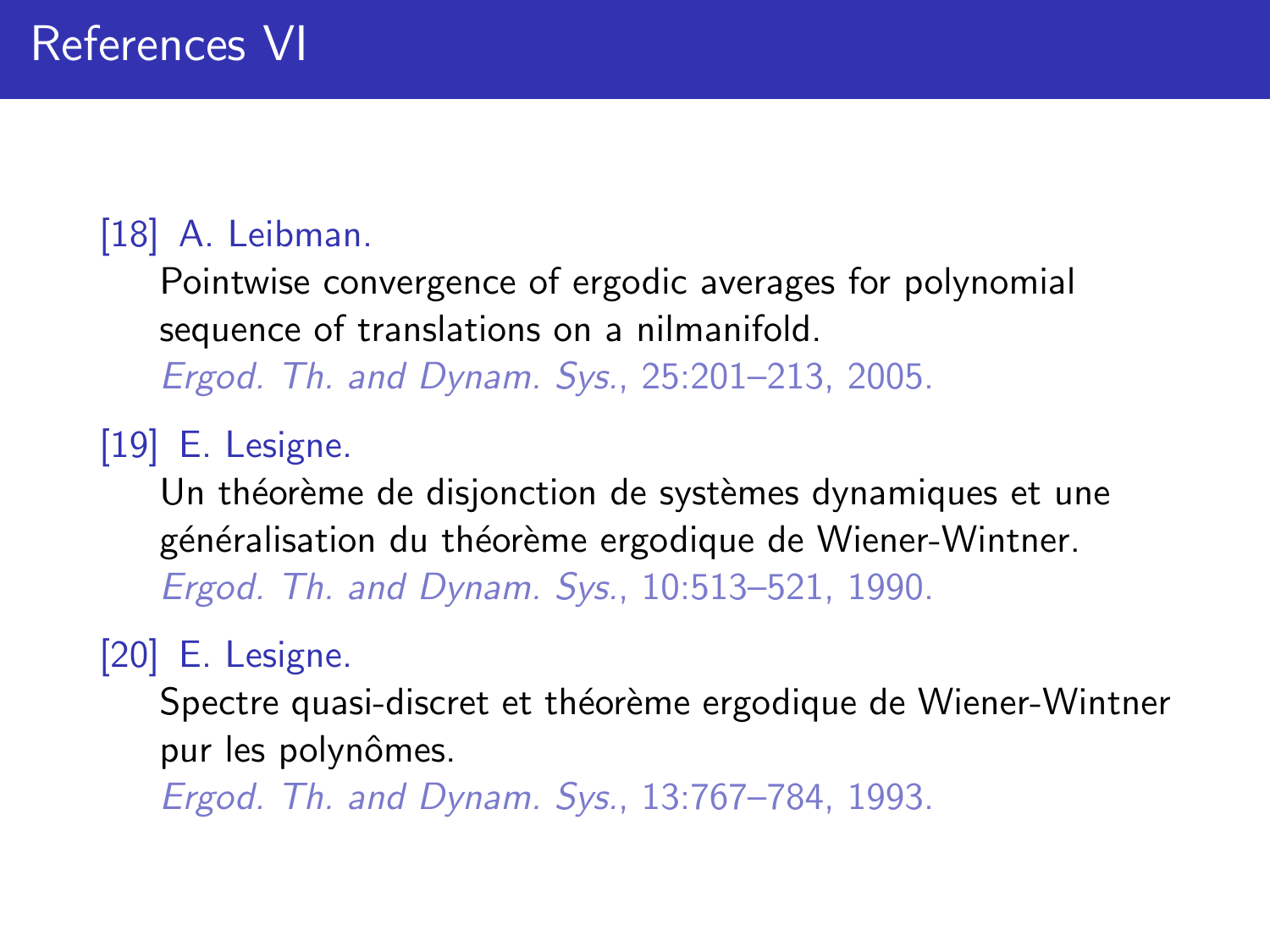# <span id="page-28-0"></span>[21] D. Rudolph.

Fully generic sequences and a multiple-term return-times theorem.

Invent. Math., 131(1):199–228, 1998.

## <span id="page-28-1"></span>[22] P. Zorin-Kranich.

A nilsequence Wiener-Wintner theorem for bilinear ergodic averages.

Preprint. Available from arXiv:1504.04647, 2015.